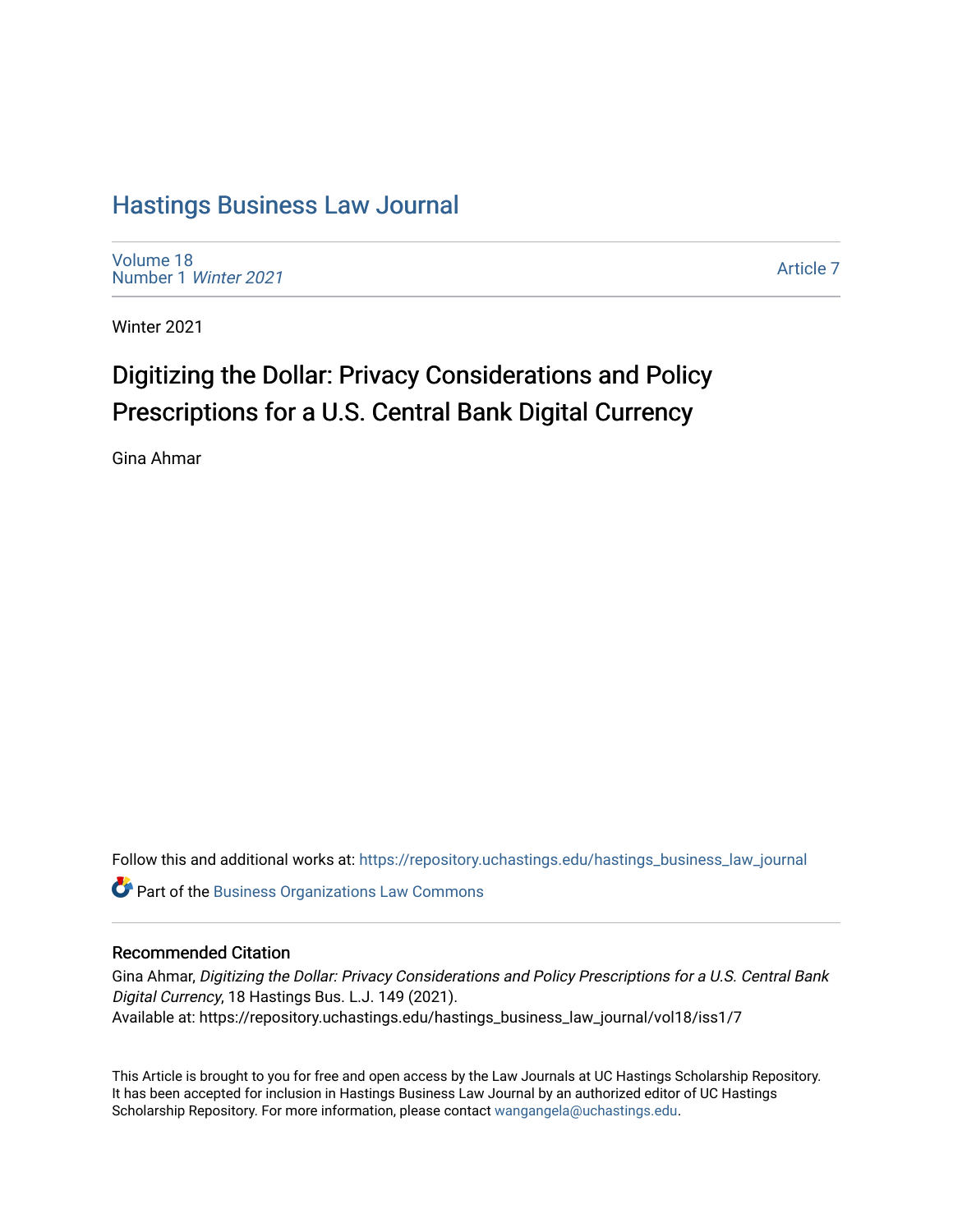## Digitizing the Dollar: Privacy Considerations and Policy Prescriptions for a U.S. Central Bank Digital **Currency**

GINA AHMAR\*

#### TABLE OF CONTENTS

| Section VII: Policy Prescriptions for a Privacy-Conscious CBDC |  |
|----------------------------------------------------------------|--|
|                                                                |  |
|                                                                |  |
|                                                                |  |
|                                                                |  |

#### **INTRODUCTION**

On March 22, 2021, Federal Reserve ("the Fed") Chairman Jerome Powell addressed the possibility of a United States ("U.S.") central bank digital currency ("CBDC"), or a "digital dollar," stating that though the Federal Reserve Bank of Boston and Massachusetts Institute of Technology ("MIT") have partnered to explore its necessity and practicality, the Fed is

<sup>\*</sup> J.D. Candidate, Class of 2022, UC Hastings College of the Law. B.S., Business Administration and B.S., Real Estate Development, University of Southern California. The author thanks Professor Michele Benedetto Neitz for her constructive criticism and suggestions as supervisor of this student note.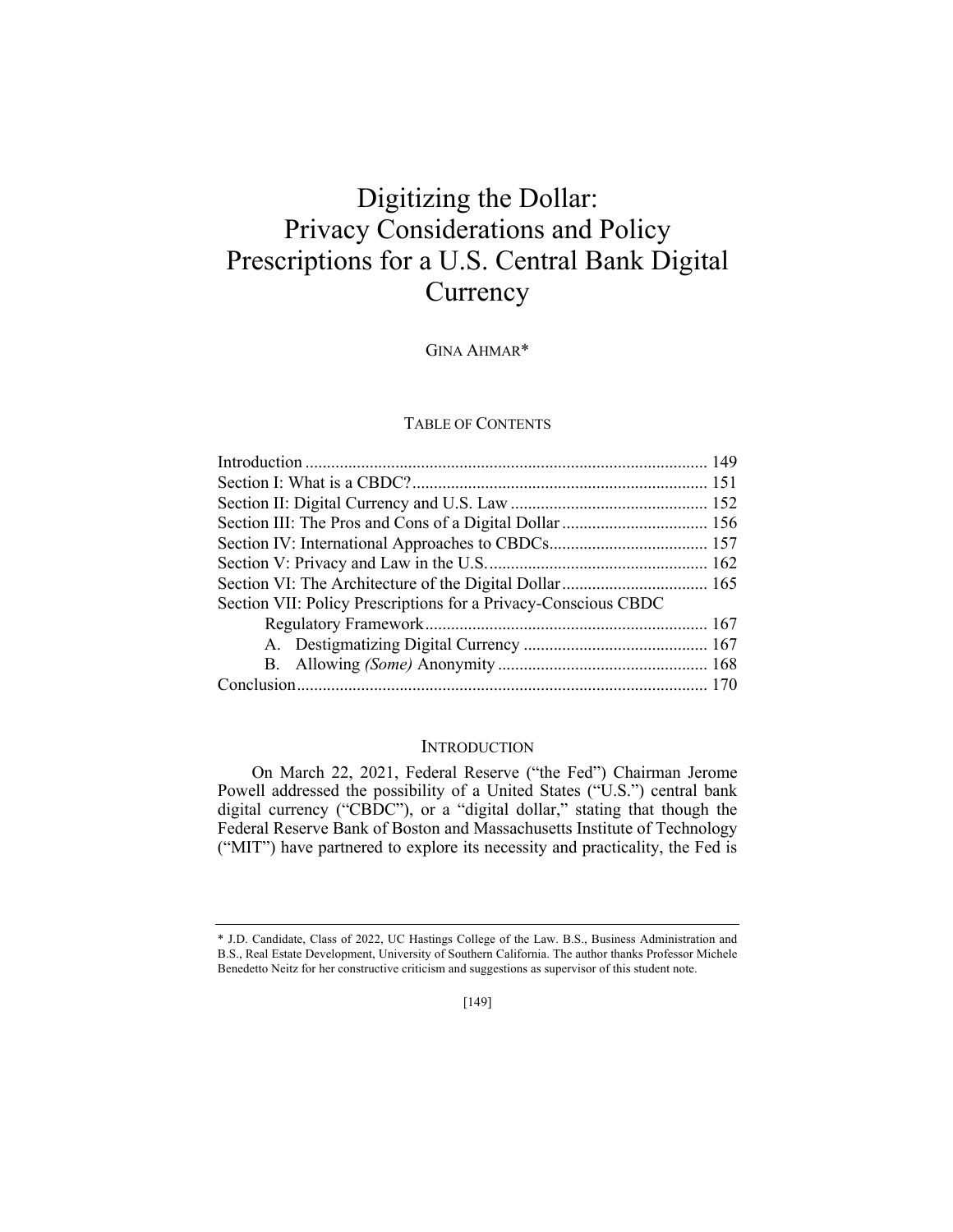"taking its time" before beginning its development.<sup>1</sup> However, the disbursement of stimulus checks during the COVID-19 pandemic, through means including paper checks and prepaid debit cards, has catalyzed conversations about the need for a utilization of the technology available and able to provide streamlined, efficient and "immediate" solutions.2 The conversation surrounding a digital dollar, then, has become a question of "when," not "if."<sup>3</sup> This paper observes the significance of privacy in the greater digital currency space, and argues that, in this period of careful exploration that will inform the future architecture and regulation of a U.S. CBDC, a prioritization of privacy should be at the forefront of the conversation surrounding the digital dollar.

First, Section One will provide an explanation of CBDCs. Section Two will address the relevant discourse surrounding CBDCs and regulation surrounding digital currency at large within the U.S., and Section Three will then briefly discuss the advantages and disadvantages of a CBDC. Section Four of this paper will then provide the greater context of digital currencies and their usage and implementations around the world, and examine the factors that led to either the successes or failures of CBDCs in order to inform this discussion of what an American implementation would look like. Section Five considers the relationship between privacy and the law in the U.S., as well as its history, to further provide the context for a thoughtful consideration of a digital dollar. Assuming that, at some point in the future, the Fed will decide that the advantages *do* outweigh the disadvantages and decide to implement a CBDC, Section Six addresses the architectural means to achieve a privacy-conscious digital dollar, while Section Seven provides two recommendations to achieve the type of privacy-conscious regulatory scheme that should govern the digital dollar.

The importance of preserving privacy, to the extent reasonably possible, is at the heart of this paper. It is this paper's primary position that, in order to address the increase of governmental power that a CBDC may cause given the exposure to personal information that may result from its widespread usage, U.S. legislation must adapt to balance this power with the potential privacy risks to American citizens by incorporating privacy not just in the design of the digital dollar itself, but in the development of the regulatory scheme surrounding it, by (1) destigmatizing digital currency and (2) allowing for a reasonable amount of anonymity. The final section will then conclude this discussion.

<sup>1.</sup> Jeff Cox, *Powell Calls Cryptocurrencies 'Not Really Useful Stores of Value' and Says Fed Will Move Slowly*, CNBC (Mar. 22, 2021, 11:02 AM), https://www.cnbc.com/2021/03/22/cryptocurrenciesare-not-useful-stores-of-value-says-feds-powell.html.

<sup>2</sup>*. Experts Tell Congress it's Time to Create a "Digital Dollar*," PYMNTS, https://www.pymnts.com/digital-payments/2020/experts-tell-congress-create-digital-dollar (June 12, 2020).

<sup>3</sup>*. Id.*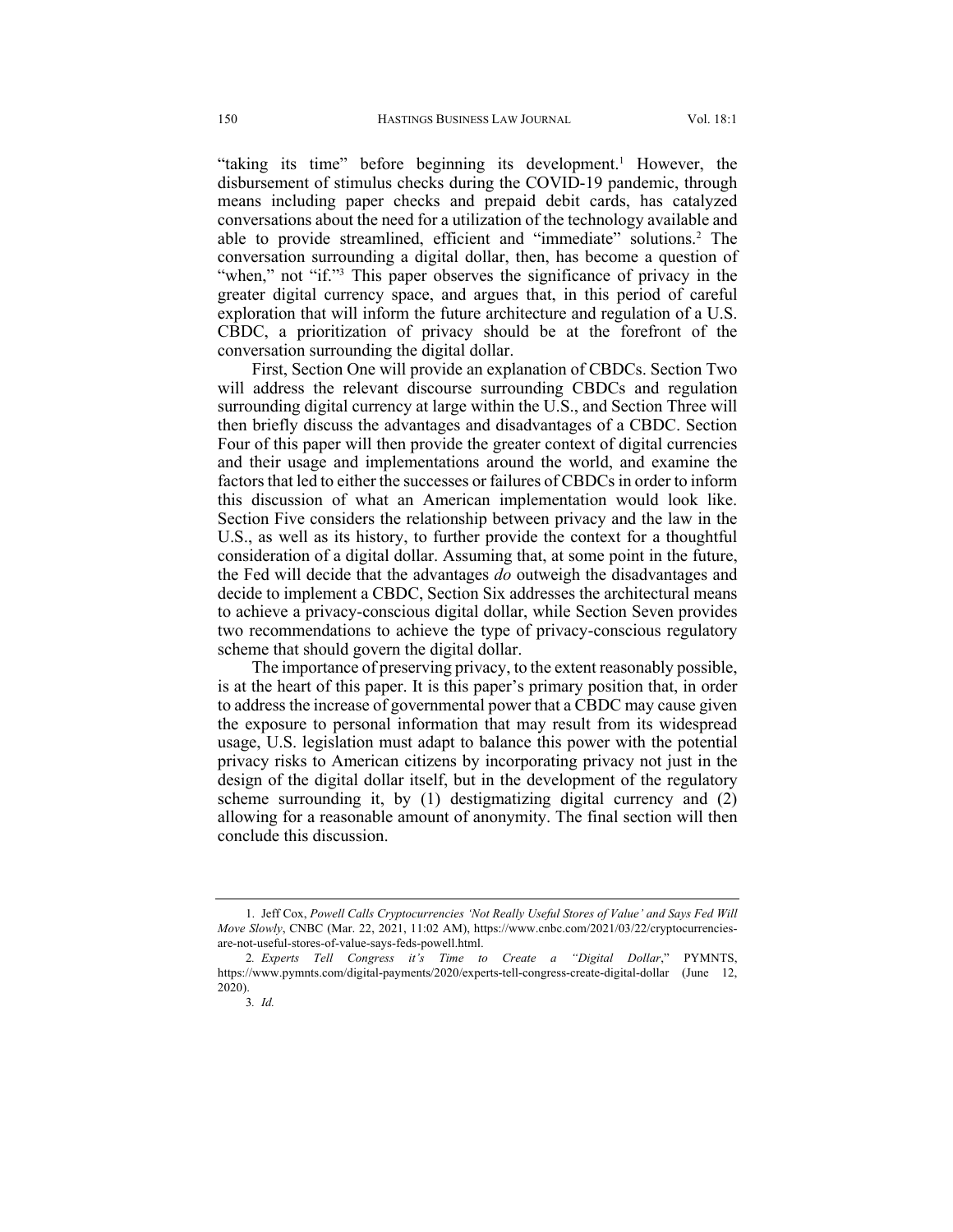#### SECTION I: WHAT IS A CBDC?

Since its founding, the U.S. has been notably isolationist with respect to its currency.4 The rise of cryptocurrency has sparked governmental interest in possibly creating its own digital dollar. Instead of waiting and watching the future of finance pass it by, the U.S. is responding with a high level of engagement. While this engagement has been largely discussionbased thus far, there is vast potential for governmental incorporation of digital currencies, plausibly through a CBDC.

CBDCs are government-issued digital assets, which have the ability to expedite and increase the security of payments between banks, institutions, and individuals.<sup>5</sup> A CBDC is backed by a government's own central bank, and is legal tender that represents a claim against the central bank, as opposed to a commercial bank or a payment service provider. It has been considered a response to the rise, popularity, and notoriety of decentralized digital currencies, such as Bitcoin and Ethereum.<sup>6</sup> According to a recent study conducted by the Bank for International Settlements ("BIS"), more than 70% of institutions are actively researching and developing proofs of concept for CBDCs.<sup>7</sup> As CBDCs are still relatively new and early in their development, most countries are starting to explore the idea, including the U.S. Others have already developed their own CBDC demos and are piloting them nationally.<sup>8</sup>

Many already-developed CBDCs are built on blockchain technology. Blockchain technology is a system of recording information; it is a digital ledger of transactions that is duplicated across a distributed network of computer systems, and therefore is not controlled by a single entity.<sup>9</sup> The defining characteristics of the technology, including the lack of intermediaries, result in blockchain finance being far more secure than cash, credit, and other conventional forms of payment.10 This level of security has

10. Marco Iansiti & Karim R. Lakhani, *The Truth About Blockchain*, HARV. BUS. REV. (Jan. 2017), https://hbr.org/2017/01/the-truth-about-blockchain.

<sup>4.</sup> Kimberly Amadeo, *Why the US Dollar is the Global Currency*, THE BALANCE (July 23, 2020), https://www.thebalance.com/world-currency-3305931.

<sup>5.</sup> Matthieu Bouchaud ET AL., *Central Banks and the Future of Digital Money*, CONSENSYS (Jan. 2020), https://cdn2.hubspot.net/hubfs/4795067/ConsenSys-CBDC-White-Paper.pdf.

<sup>6.</sup> Tom Wilson, *Explainer: Bitcoin's Mainstream Charge Raises Stakes for Central Bank Digital Cash,* REUTERS (Feb. 15, 2021), https://www.reuters.com/article/us-cenbanks-digitalexplainer/explainer-bitcoins-mainstream-charge-raises-stakes-for-central-bank-digital-cashidUSKBN2AF1BW.

<sup>7</sup>*. Blockchain Solutions for Central Bank Digital Currency (CBDC)*, CONSENSYS, https://consensys.net/solutions/payments-and-money/cbdc/ (last visited Apr. 1, 2021); Dante Disparte, *Could Digital Currencies Make Being Poor Less Costly?*, HARV. BUS. REV. (Aug. 5, 2020), https://hbr.org/2020/08/could-digital-currencies-make-being-poor-less-costly.

<sup>8.</sup> Jonathan Cheng, *China Rolls Out Pilot Test of Digital Currency*, THE WALL ST. J., https://www.wsj.com/articles/china-rolls-out-pilot-test-of-digital-currency-11587385339 (Apr. 20, 2020, 8:22 AM).

<sup>9.</sup> Emily Rutland, *Blockchain Byte: R3 Research*, R3 Research, FIN. INDUS. REGUL. AUTH., https://www.finra.org/sites/default/files/2017\_BC\_Byte.pdf (last visited Apr. 1, 2021).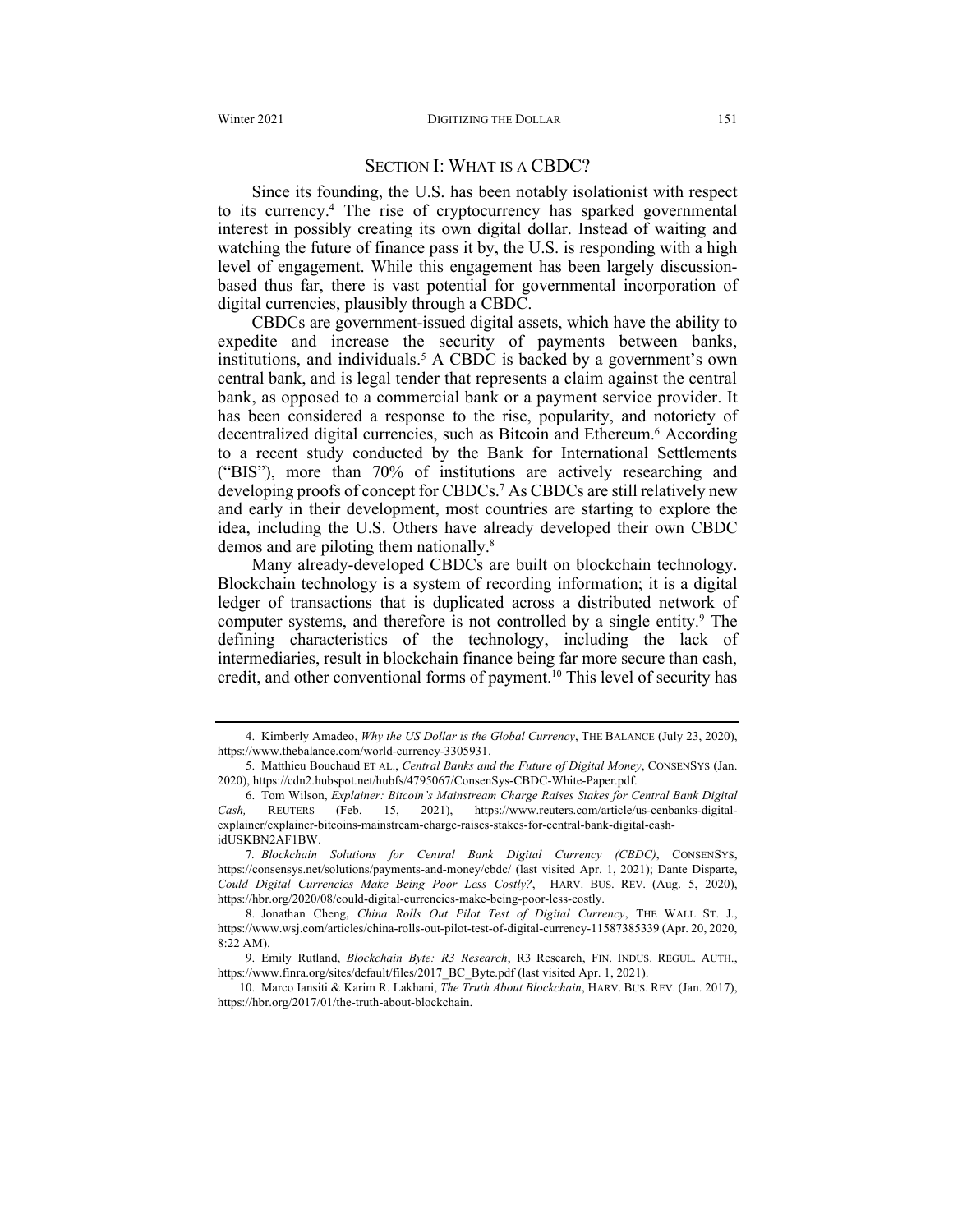fast-tracked blockchain to the forefront of discussions concerning the future financial infrastructure of the U.S. While there is a distinction to be made between wholesale and retail CBDCs, this paper will focus on a retail CBDC, one that would be used by consumers on a day-to-day basis.<sup>11</sup>

### SECTION II: DIGITAL CURRENCY AND U.S. LAW

As a CBDC does not currently exist in the U.S., the regulatory framework that would surround it has not yet been developed. Chairman Powell said in his March 2021 statements that at least some "enabling legislation" would need to be enacted before the Fed can proceed with the digital dollar; thus, this currently underdeveloped area of the law is likely to be built from the ground up in the coming years.12 Due to the lack of CBDC regulation, and though a CBDC would not constitute a cryptocurrency,<sup>13</sup> a look at the cryptocurrency regulations currently in place will provide the context of the relationship between digital currencies and the law that will be useful in considering a digital dollar.

Executive and administrative agencies, including the Securities and Exchange Commission ("SEC")14, the Commodities and Futures Trading Commission ("CFTC"), the Federal Trade Commission ("FTC"), the Department of the Treasury via the Internal Revenue Service ("IRS"), the Office of the Comptroller of the Currency ("OCC"), and the Financial Crimes Enforcement Network ("FinCEN"), have been engaged with cryptocurrency regulation, but little formal rulemaking has actually

<sup>11</sup>*. Retail CBDCs: The Next Payments Frontier*, OFFICIAL MONETARY AND FIN. INST. F. & INT'L BUS. MACHINES CORP., https://www.omfif.org/wp-content/uploads/2019/11/Retail-CBDCs-The-nextpayments-frontier.pdf (2019); Wouter Bossu et al., *Legal Aspects of Central Bank Digital Currency: Central Bank and Monetary Law Considerations* (International Money Fund Working Papers, Paper No. 254, 2020), https://www.imf.org/-/media/Files/Publications/WP/2020/English/wpiea2020254-printpdf.ashx.

<sup>12.</sup> Cox, *supra* note 1.

<sup>13.</sup> Alyssa Hertig, *What is a CBDC?*, COINDESK (Dec. 4, 2020), https://www.coindesk.com/whatis-a-cbdc; *see also* Diego Geroni, *Crypto vs CBDC: Difference Between Blockchain-Enabled CBDC and Other Crypto*, 101 BLOCKCHAINS (Feb. 1, 2021), https://101blockchains.com/crypto-vs-cbdc.

<sup>14.</sup> The SEC generally has regulatory authority over the issuance and resale of any token or other digital asset that constitutes a security. There is debate over whether the digital assets associated with cryptocurrencies ought to constitute a "security" for SEC registration purposes; the regulatory treatment of any particular crypto-asset depends greatly on whether or not it is a security. Former SEC Chairman Jay Clayton said in June 2018 that cryptocurrencies "like Bitcoin" do not constitute securities, and as a digital dollar would similarly aim to at least partially replace the U.S. dollar, it is likely that the direct regulation of the digital dollar itself would not be under the SEC's purview. Jay Clayton, Chairman, *Chairman's Testimony on Virtual Currencies: The Roles of the SEC and CFTC*, U.S. SEC. & EXCH. COMM'N (Feb. 6, 2018), https://www.sec.gov/news/testimony/testimony-virtual-currencies-oversightrole-us-securities-and-exchange-commission; *see also* Kate Rooney, *SEC Chief Says Agency Won't Change Securities Laws to Cater to Cryptocurrencies*, CNBC (June 8, 2018), https://www.cnbc.com/2018/06/06/sec-chairman-clayton-says-agency-wont-change-definition-of-asecurity.html.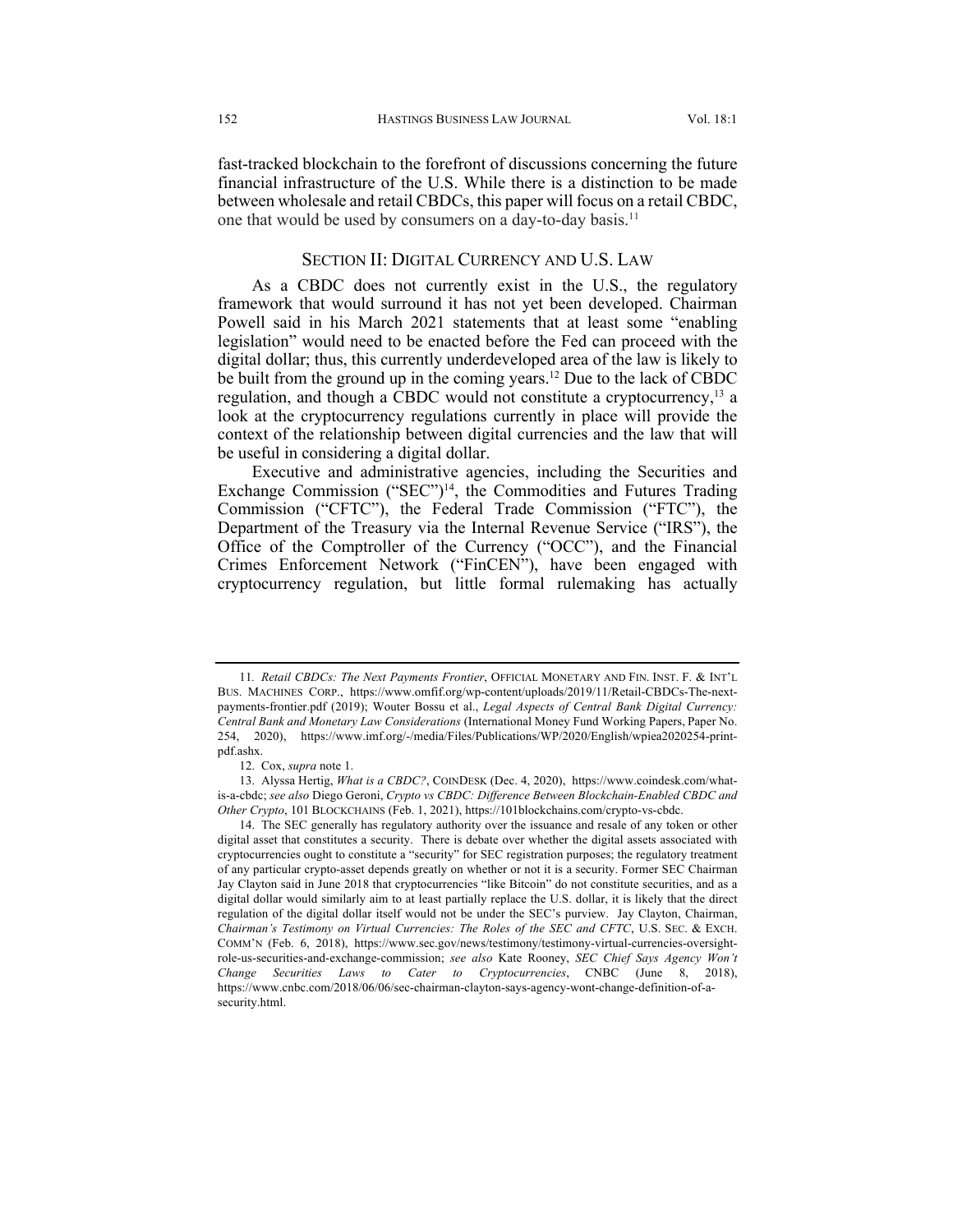occurred.15 This is likely, at least partially, due to agency fears regarding both overregulation and legislation that would result in foreign investment.<sup>16</sup> That is, if the U.S. overregulates or passes legislation that makes investment in cryptocurrency unfavorable domestically, investors may resort to investing in cryptocurrency and other uses of blockchain finance technology overseas, which would not be consistent with the U.S. maintaining a leading role in the development of this technology. However, this concern should not continue to stall the creation of sufficient, effective, and informed regulations. The need for these agencies to provide for public protection alongside the rise of cryptocurrencies is only increasing, as the FTC recently warned that cryptocurrency scammers are, increasingly often, tricking people into sending them money.17 This further goes to the underdeveloped nature of not just the framework that would one day regulate a CBDC, but of the regulatory framework currently in place to address digital currencies on the whole.

The federal government has taken an inhospitable approach to cryptocurrency regulation. Former Attorney General William Barr in October 2020 announced the creation of the Cryptocurrency Enforcement Network, in what was widely regarded as an effort to undercut the ability of cryptocurrency users to transact anonymously.18 The framework states that the use of private coins themselves can be "indicative of possible criminal conduct," and targets decentralized exchanges specifically, which allow the exchange of cryptocurrency between individuals without a third-party mediator.19 The DOJ mandated registration with FinCEN and required cryptocurrency exchanges to "collect and maintain customer and transactional data," or else be subject to civil and criminal penalties.<sup>20</sup>

<sup>15.</sup> Joe Dewey, *Blockchain & Cryptocurrency Regulation 2021*, GLOB. LEGAL INSIGHTS, https://www.globallegalinsights.com/practice-areas/blockchain-laws-and-regulations/usa (last visited Mar. 30, 2021).

<sup>16</sup>*. Id.*

<sup>17.</sup> In her upcoming article, "How to Regulate Blockchain's Real Life Applications: Lessons from the California Blockchain Working Group," Professor Michele Benedetto Neitz addresses the importance of creating blockchain technology laws that would protect the public from harm, as part of her greater discussion surrounding the complex questions legislators must consider in regulating a brand-new technology that they might not yet fully understand. Cryptocurrencies are an attractive, exciting investment opportunity to many members of the public who may not be adequately informed to navigate them responsibly; for example, one study found that about 78% of initial coin offerings (ICOs) in 2017 alone were actually scams. The author would like to thank Professor Neitz for her comments on and supervision of this paper. Michele Benedetto Neitz, *How to Regulate Blockchain's Real-Life Applications: Lessons from the California Blockchain Working Group*, 61 JURIMETRICS (2021); *see also*  Cristina Miranda*, Avoiding a Cryptocurrency Scam,* FED. TRADE COMM'N CONSUMER INFO., BLOG (July 16, 2020), https://www.consumer.ftc.gov/blog/2020/07/avoiding-cryptocurrency-scam.

<sup>18.</sup> Press Release, U.S. Dept. of Justice, Attorney General William P. Barr Announces Publication of Cryptocurrency Enforcement Framework (Oct. 8, 2020), https://www.justice.gov/opa/pr/attorneygeneral-william-p-barr-announces-publication-cryptocurrency-enforcement-framework.

<sup>19.</sup> U.S. DEP'T OF JUSTICE, 20-1069, REPORT OF THE ATTORNEY GENERAL'S CYBER DIGITAL TASK FORCE: CRYPTOCURRENCY ENFORCEMENT FRAMEWORK at 23 (Oct. 8, 2020).

<sup>20</sup>*. Id.* at 38.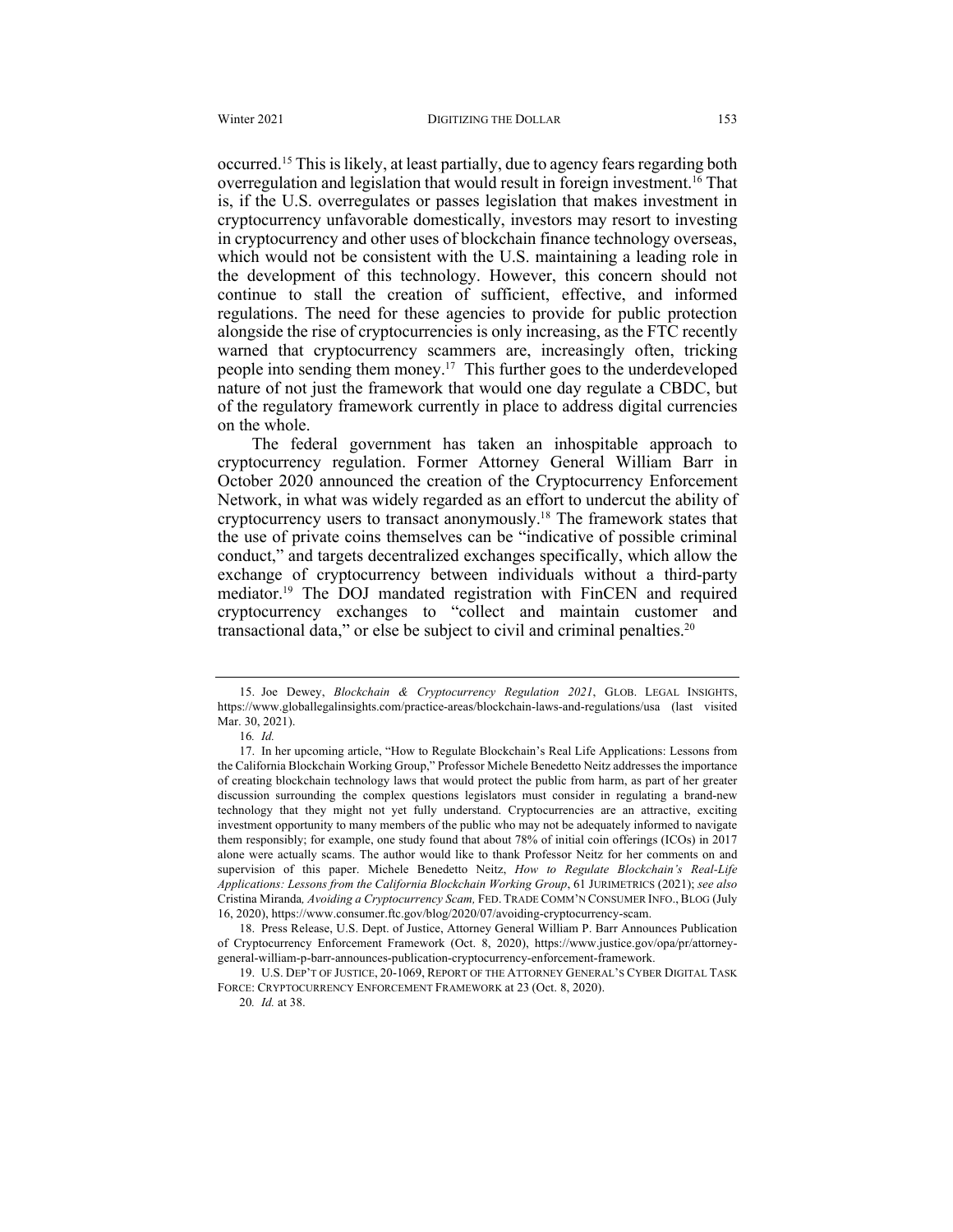In June 2020, the Fifth Circuit held in *United States v. Gratkowski* that law enforcement does not need a warrant in order to obtain financial transaction data from cryptocurrency exchanges, and that the defendant did not have a reasonable expectation of privacy in the records of his cryptocurrency transactions.<sup>21</sup> Finally, in December 2020, FinCEN and the U.S. Treasury announced a bill that would require money service businesses, including cryptocurrency exchanges, to collect identifying data about individuals who transact with their customers using self-hosted cryptocurrency wallets or foreign exchanges.<sup>22</sup>

At the state level, some states have intervened with their own understandings of how cryptocurrencies and the law should interact. State legislation has generally fallen into two categories – one which promotes cryptocurrencies as part of larger efforts to stimulate local economies, and another which limits or even prohibits cryptocurrencies out of fear of volatility. For example, in Colorado, the legislature passed a bipartisan bill which exempts cryptocurrencies from securities regulations, which could encourage the use of cryptocurrency.<sup>23</sup> In Wyoming, a state which has demonstrably embraced cryptocurrency, the legislature passed a bill which allows for the creation of a new type of bank, such that businesses will be able to hold digital assets safely and legally.24 Ohio was the first state to accept taxes via cryptocurrency, though it has since suspended this tax

<sup>21</sup>*. United States v. Gratkowski*, No. 19-50492 (5th Cir. June 30, 2020), (USCourts.gov, 5th Cir. Opinions), https://www.ca5.uscourts.gov/opinions/pub/19/19-50492-CR0.pdf.

<sup>22.</sup> These proposals were viewed as widely controversial; critics said that it would be "technically impossible" for some projects to comply as certain decentralized uses of this technology, such as smart contracts, do not have or collect the information to provide. FinCEN received thousands of comments on the proposal and extended the comment period by 45 days, and announced on January 14, 2021 that it had already reviewed over 7,000 comments submitted during the original comment period. Nikhilesh De & Kevin Reynolds, *FinCEN Extends Comment Period for Controversial Crypto Wallet Rule*, COINDESK (Jan. 14, 2021, 6:03 AM), https://www.coindesk.com/fincen-extends-comment-period-for-controversialcrypto-wallet-rule-by-15-days; *see also FinCEN Extends Comment Period for Rule Aimed at Closing Anti-Money Laundering Regulatory Gaps for Certain Convertible Virtual Currency and Digital Asset Transactions*, FIN. CRIMES ENF'T NETWORK (Jan. 14, 2021), https://www.fincen.gov/news/newsreleases/fincen-extends-comment-period-rule-aimed-closing-anti-money-laundering; Lewis Zirogiannis et al., *FinCEN Announces Proposed Rule Aimed at Closing Anti-Money Laundering Regulatory Gaps for Certain Convertible Virtual Currency and Digital Asset Transactions*, FOLEY & LARDNER LLP (Dec. 21, 2020), https://www.foley.com/en/insights/publications/2020/12/closing-anti-money-launderingregulatory-gaps; Press Release, U.S. Dep't of the Treasury, The Financial Crimes Enforcement Network Proposes Rule Aimed at Closing Anti-Money Laundering Regulatory Gaps for Certain Convertible Virtual Currency and Digital Asset Transactions (Dec. 18, 2020), https://home.treasury.gov/news/pressreleases/sm1216.

<sup>23</sup>*. Senate Bill 19-023*, Colorado General Assembly (2019), https://leg.colorado.gov/sites/default/files/2019a\_023\_signed.pdf.

<sup>24.</sup> Justin S. Wales & Mattew E. Kohen, *State Regulations on Virtual Currency and Blockchain Technologies (Updated July 2020)*, CARLTON FIELDS (Oct. 17, 2017), https://www.carltonfields.com/insights/publications/2020/state-regulations-on-virtual-currency-andblockchain-technologies-(updated-july-2020).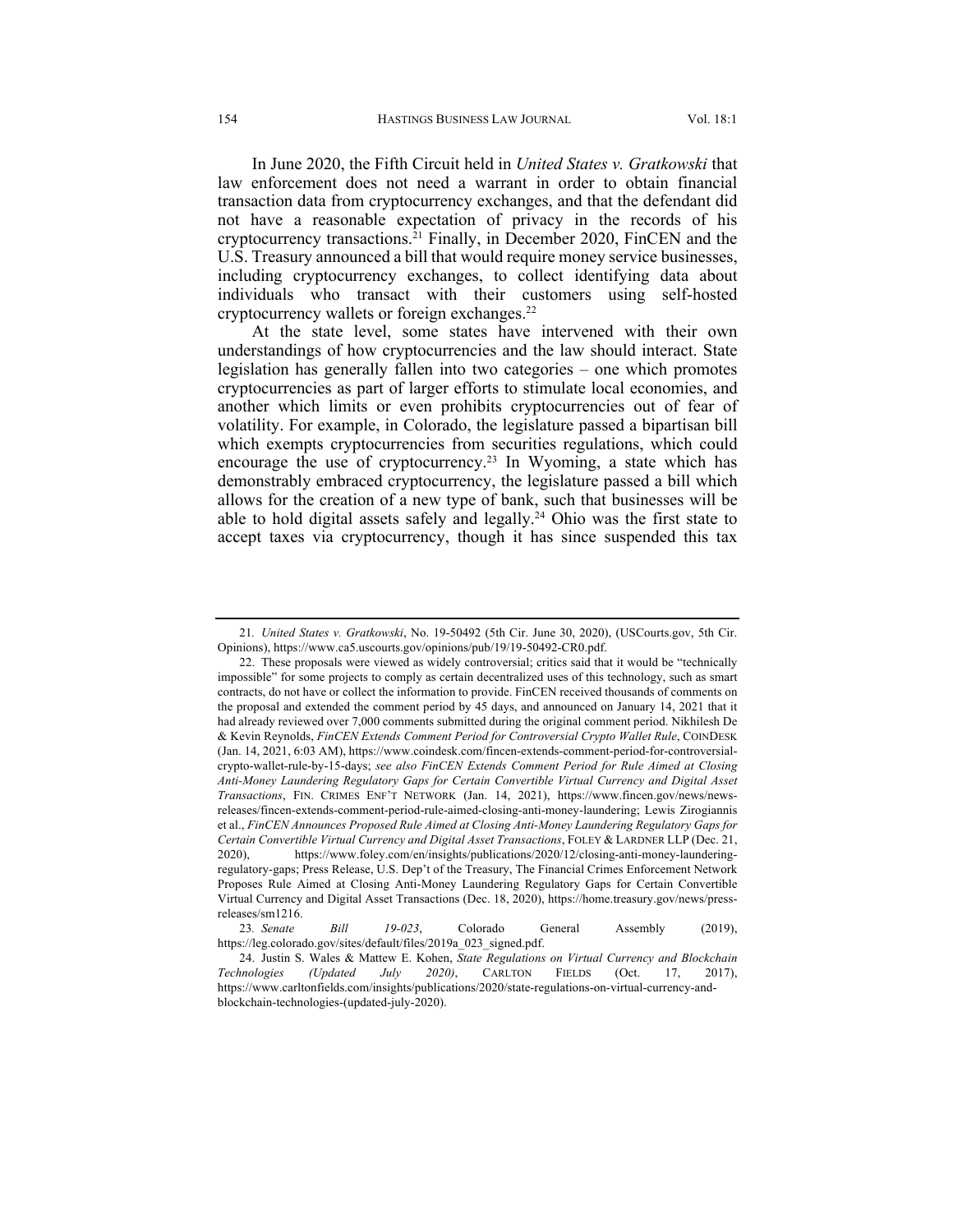payment program, citing "legal issues."25 Perhaps most relevant to a future CBDC, Oklahoma governmental agencies have begun accepting cryptocurrency as an instrument of monetary value.26 On the other end of the spectrum, Iowa introduced a bill that, if passed, would bar the state and political subdivisions within from accepting cryptocurrency as a form of payment.27 At least ten other states have issued formal warnings about the dangers associated with cryptocurrency.28 This polarity in state intervention can be read in two ways: states simply view cryptocurrency through different lenses, by virtue of what it is and what they want their economies to reflect; or, this polarity is a mere result of the lack of a centralized cryptocurrency, and the real point of contention amongst state governments is whether it is their place to regulate currencies independent from the U.S. dollar. Further, there is reason to believe that an interjurisdictional race could take place among the states: states with more cryptocurrency-friendly legislation, such as Wyoming and Oklahoma, are more likely to attract the innovators of this space and their new, possibly revolutionary products and services, than other states.<sup>29</sup>

In terms of wholesale electronic funds transfers, the primary source of regulation in the U.S. is Article 4A of the Uniform Commercial Code ("UCC"), which has been enacted in all 50 states.30 Article 4A addresses and allocates the rights, obligations, and liabilities of banks, other intermediaries, and their customers in the context of funds transfers.<sup>31</sup> Its regulatory framework for wholesale wire transfers has been influential, even internationally.32 Though this regulation was designed for wholesale wire transfers, Article 4A may be extended to regulate electronic funds transfers in the context of a CBDC.<sup>33</sup>

Thus, due to the lack of a cohesive regulatory framework, there are many unanswered questions with respect to the future of digital currencies. The analysis below will focus on the question of, if the U.S. government were to adopt a CBDC on a national scale, what the regulatory scheme would need to look like in order to balance the government's increase in access to private information with the privacy concerns of American citizens.

<sup>25.</sup> Kelly P. Erb, *Citing Legal Issues, Ohio Suspends Crypto Tax Payment Program*, FORBES (Nov. 6, 2019), https://www.forbes.com/sites/kellyphillipserb/2019/11/06/citing-legal-issues-ohio-suspendscrypto-tax-payment-program/.

<sup>26.</sup> Dewey, *supra* note 15.

<sup>27</sup>*. Id.*

<sup>28</sup>*. Id.*

<sup>29.</sup> The idea of an interjurisdictional competition among states, and that "states who can win the race to attract blockchain businesses to incorporate and domicile in their state can earn more than just increased tax revenues from start-up companies," is also explored by Neitz in her blockchain law article. *Neitz*, *supra* note 17.

<sup>30.</sup> Steven L. Schwarcz, *Central Bank Digital Currencies and Law*, ISTITUTO AFFARI INTERNAZIONALI (Sept. 4, 2020), https://papers.ssrn.com/sol3/papers.cfm?abstract\_id=3684814.

<sup>31</sup>*. Id.*

<sup>32</sup>*. Id.*

<sup>33</sup>*. Id.*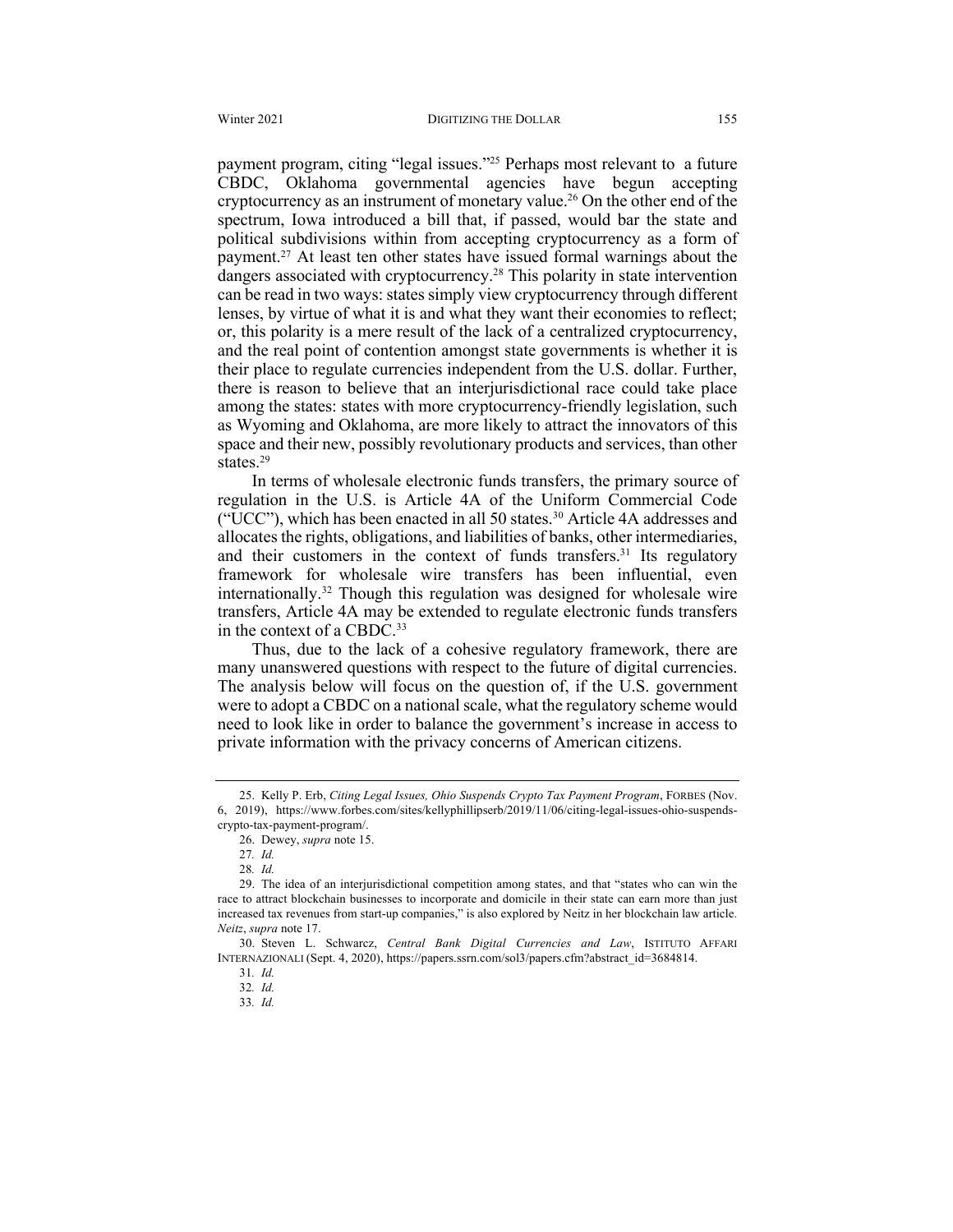This paper will infer, based on the progress of other countries in this space, as well as current regulations surrounding digital currency at large, what may or may not be possible and preferable for the U.S. In order for the U.S. to successfully utilize a CBDC and take advantage of the benefits that it could promote, it must find a way to strike this balance.

#### SECTION III: THE PROS AND CONS OF A DIGITAL DOLLAR

The emergence of digital dollar has become a question of "when," not "if."34 Weighing the advantages of adopting a CBDC against its potentially less favorable consequences is important for two reasons. First, in order to understand why it is likely that the pros will ultimately be deemed to outweigh the cons; and second, in order to understand how the same access to information that underlies some of the advantages may also give rise to invasions of privacy.

To begin with the advantages, currently, the cost of managing and transferring cash is high, and utilizing financial technology could significantly reduce expenses and increase efficiency.<sup>35</sup> ConsenSys, a market-leading blockchain technology company, cites several conceivable benefits for central banks and the wider financial system, including fostering the digital assets revolution by sparking innovation and presenting private companies with the opportunity to create products and services that respond to the novel effects of a CBDC.<sup>36</sup> A CBDC would also support cheaper crossborder remittances, and improve settlements of interbank payments.<sup>37</sup>

Further, central banks would have new tools for expanding and reducing the supply of money, and improving the employment of initiatives, such as direct distribution of money to individuals (as opposed to the indirect methods typically used by governments today, such as tax breaks).<sup>38</sup> The Fed's toolkit to carry out its dual mandate of promoting both low unemployment and low inflation could be incredibly bolstered. In the words of Ethereum co-founder Joseph Lubin, "CBDCs give central banks futureoriented tools to allow them to implement monetary policy in more direct, innovative ways and keep pace with technological change."39

Finally, a CBDC could help the U.S. accommodate currently unbanked persons.40 Currently, 5.4 percent of U.S. households (approximately 7.1

<sup>34.</sup> PYMNTS, *supra* note 2.

<sup>35</sup>*. The Rise of Central Bank Digital Currencies*, ATLANTIC COUNCIL (Feb. 1, 2021), https://www.atlanticcouncil.org/blogs/econographics/the-rise-of-central-bank-digital-currencies/. 36. Bouchaud et al., *supra* note 5.

<sup>37</sup>*. Id.*

<sup>38</sup>*. Id.*

<sup>39</sup>*. Blockchain Solutions for Central Bank Digital Currency (CBDC)*, CONSENSYS, https://consensys.net/solutions/payments-and-money/cbdc/, (last visited Mar. 29, 2021).

<sup>40.</sup> Disparte, *supra* note 7; *Central Bank Digital Currency Can Contribute to Financial Inclusion but Cannot Solve its Root Causes*, ATLANTIC COUNCIL (June 10, 2020), https://www.atlanticcouncil.org/blogs/geotech-cues/central-bank-digital-currency-can-contribute-tofinancial-inclusion-but-cannot-solve-its-root-causes.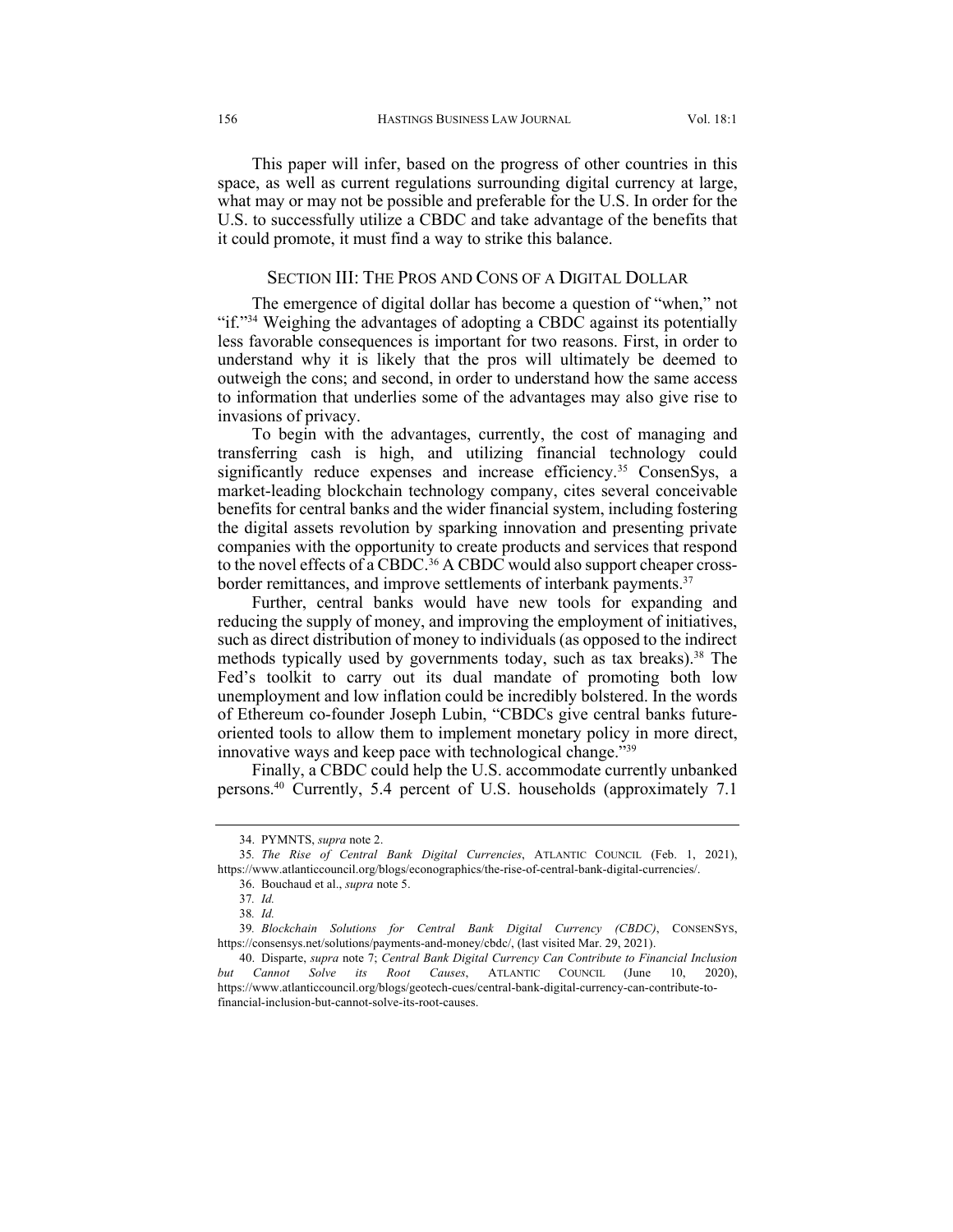million households) are unbanked, and there is reason to believe that this is highly associated with the hurdles that accompany opening a bank account.<sup>41</sup> Because a CBDC, in theory, eliminates the need for a third-party bank account, it would promote financial and social inclusion.

These advantages are not without their risks. For the purposes of this paper, the potential invasions of privacy constitute the main drawback of a CBDC that must be addressed in order for it to be successfully implemented. A CBDC would likely provide central governments with ample insight into the personal financial data and transaction details of private citizens.<sup>42</sup> Currently, very few central banks have the appropriate legal frameworks in place to support the launch of a CBDC; this is in part due to the other legal questions a CBDC would raise, including whether or not CBDCs can be considered a currency, and other technical questions about their design.<sup>43</sup> A study found that 69% of central banks cannot issue a tokenized version of a CBDC due to their current legal framework.<sup>44</sup> However, this paper assumes that the necessary legal framework in the U.S. would precede the launch a CBDC. That framework would not only need to be created to allow for the launch of a CBDC, but would also need to be developed in order to address the many other legal questions that it would pose. For the purposes of this paper, the regulatory framework's future relationship with privacy will be assessed, and the analysis in later sections of the paper will focus on that particular aspect of a digital dollar.

#### SECTION IV: INTERNATIONAL APPROACHES TO CBDCS

On August 13, 2020, Governor Lael Brainard announced that the Fed, "like other central banks, [is] continuing to assess the opportunities and challenges of, as well as the use cases for, a digital currency, as a complement to cash and other payments options."45 She also announced a partnership between the Federal Reserve Bank of Boston and MIT to explore the concept of a CBDC and learn what architectural features a future digital dollar would possess.46 Meanwhile, other countries continue to take the lead on piloting CBDCs.

<sup>41.</sup> Mark Kutzbach et al., *How America Banks: Household Use of Banking and Financial Services*, FED. DEPOSIT INSURANCE CORP., https://www.economicinclusion.gov/downloads/2019\_FDIC\_Unbanked\_HH\_Survey\_ExecSumm.pdf (last visited Mar. 24, 2021).

<sup>42.</sup> Jess Cheng et al., *Preconditions for a General-Purpose Central Bank Digital Currency*, BD. OF GOVERNORS OF THE FED. RESERVE SYS. (Feb. 24, 2021), https://www.federalreserve.gov/econres/notes/feds-notes/preconditions-for-a-general-purpose-centralbank-digital-currency-20210224.htm.

<sup>43.</sup> Rachael King, *Podcast: The Legal Implications of CBDC*, CENT. BANKING (Feb. 17, 2021), https://www.centralbanking.com/fintech/cbdc/7797661/podcast-the-legal-implications-of-cbdc.

<sup>44</sup>*. Id.*

<sup>45.</sup> Lael Brainard, Governor, *An Update on Digital Currencies*, BD. OF GOVERNORS OF THE FED. RESERVE SYS.,  $(Aug. 13, 2020),$ https://www.federalreserve.gov/newsevents/speech/brainard20200813a.htm.

<sup>46</sup>*. Id.*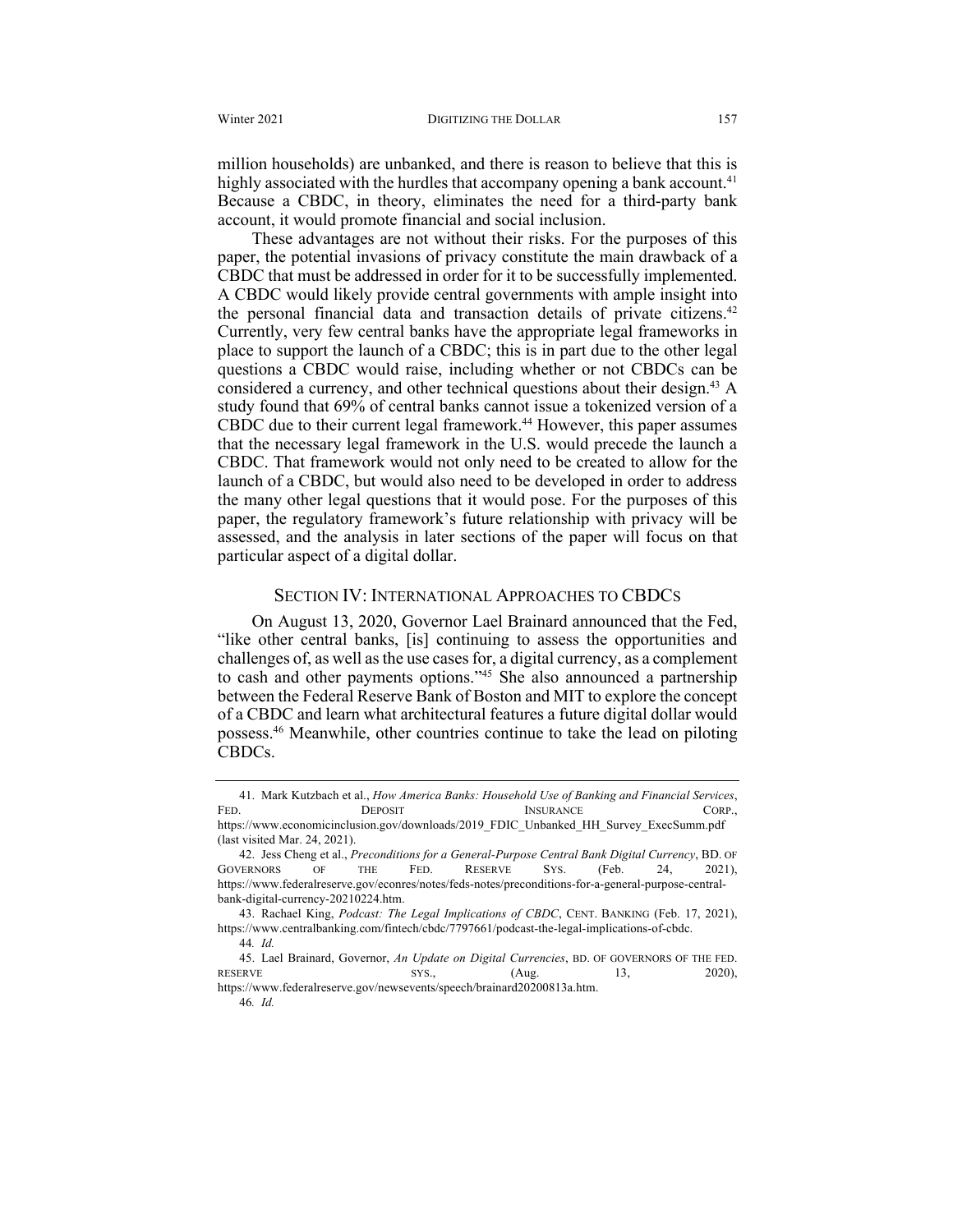Perhaps most notably, China is at the forefront of CBDC development and implementation. As the world's second largest economy, China's move to digitize its currency has been momentous. It began with piloting its CBDC, Digital Currency/Electronic Payment ("DCEP"), in different cities.<sup>47</sup> Currently, there is no existing law in China that directly regulates DCEP.<sup>48</sup> In October 2020, China's deputy governor Fan YiFei announced that China's CBDC had been used in over 3.1 million transactions, with a valuation of roughly 1.1 billion yuan (\$162 million).<sup>49</sup> While China did attempt to utilize distributed ledger technology in CBDC prototypes, it ultimately found this technology unsuitable for its digital currency<sup>50</sup>

Concerns about China's employment of the DCEP to strengthen its digital authoritarianism and export its influence abroad have begun to surface.<sup>51</sup> DCEP utilizes "controllable anonymity," which means that while both parties of a transaction may be anonymous to the public, the Chinese government can still track all trading information.52 The Center for New American Security ("CNAS") found evidence in a 2018 PowerPoint presentation, presumptively from the Chinese government, that its "central bank digital currency [was] being designed to allow for surveillance of all financial transactions throughout its society."53 "By eliminating some of the previous constraints on government data collection of private citizens' transactions, DCEP represents a significant risk to the long-held standards of financial privacy upheld in free societies," states the CNAS report.54 CNAS went on to emphasize that China is heading toward an obtainment of data that "no other government has ever been able to efficiently assemble," due to the immediate authentication of each transaction.<sup>55</sup> Yaya J. Fanusie, a coauthor of the CNAS report, said in an email to CoinDesk that "DCEP would give the Chinese Communist Party something that no government has ever had in history: the ability to monitor in real time the minute financial dealings

<sup>47.</sup> Yaya J. Fanusie & Emily Jin, *China's Digital Currency: Adding Financial Data to Digital Authoritarianism*, CNAS (Jan. 2021), https://s3.us-east-1.amazonaws.com/files.cnas.org/documents/CNAS-Report-Chinas-Digital-Currency-Jan-2021 final.pdf.

<sup>48.</sup> Betty Louie & Martha Wang, *China's Digital Currency and What This Could Mean For Foreign Companies and Financial Institutions in China*, JD SUPRA (Feb. 10, 2021), https://www.jdsupra.com/legalnews/china-s-digital-currency-and-what-this-7987963/ .

<sup>49.</sup> Ada Hui, *China Central Bank Official Reveals Results of First Digital Yuan Pilots*, COINDESK (Oct. 6, 2020), https://www.coindesk.com/china-central-bank-official-reveals-results-of-first-digitalyuan-pilots.

<sup>50.</sup> Fanusie & Jin, *supra* note 47.

<sup>51</sup>*. Id.*

<sup>52</sup>*. Id.*

<sup>53</sup>*. See id.*; *see also* Jason Brett, *China's Digital Yuan Reported to be Ultimate Financial Censorship Tool*, FORBES (Jan. 27, 2021), https://www.forbes.com/sites/jasonbrett/2021/01/27/chinas-digital-yuanreported-to-be-ultimate-financial-censorship-tool/?sh=3707718c50ac.

<sup>54</sup>*. Id.*

<sup>55</sup>*. Id.*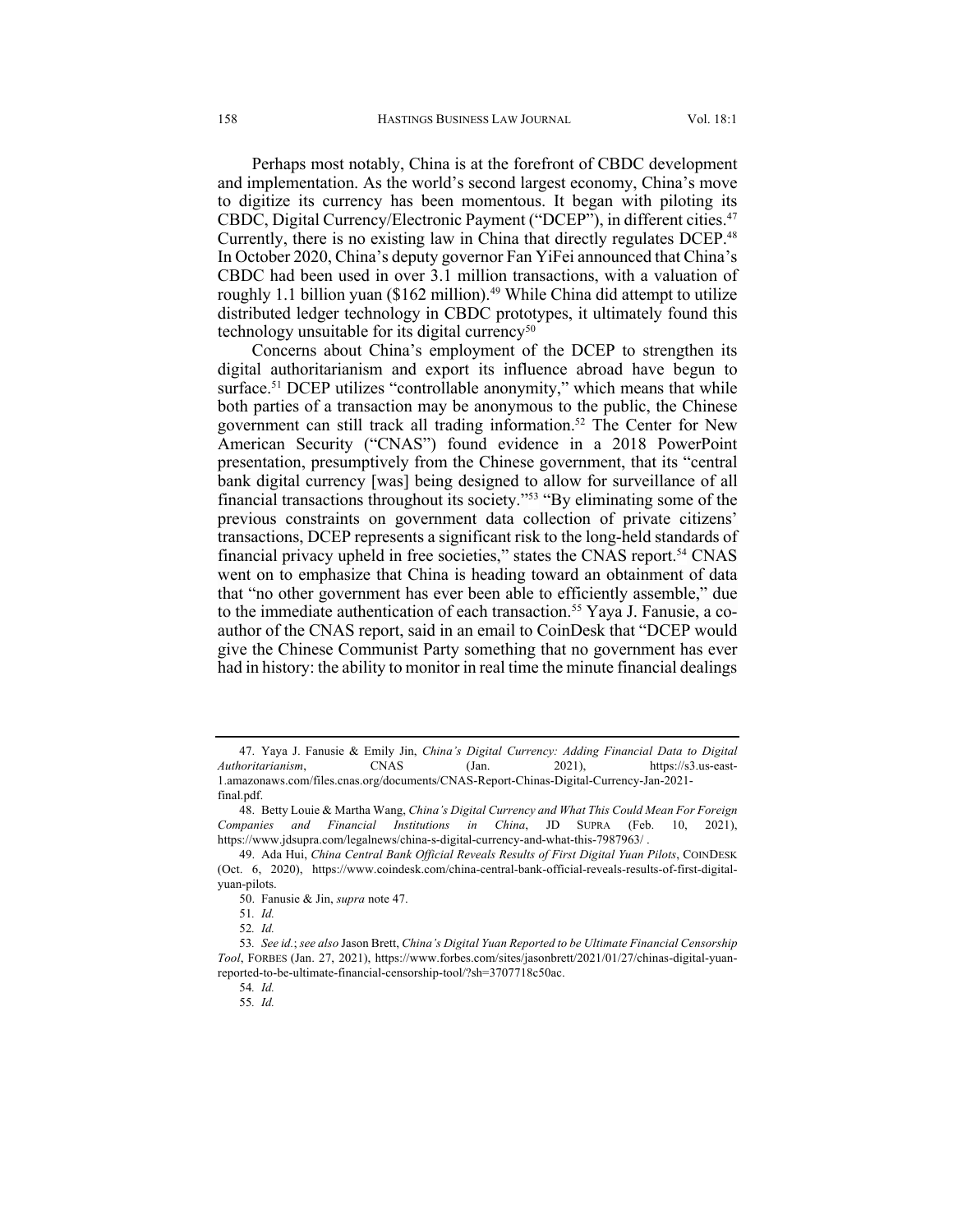of its citizens."56 He clarified that while much of the world transacts digitally today, that transactional data "is not accessible wholesale by government authorities because the government has to go through financial institutions to acquire the data."57 In contrast, the DCEP puts the data directly in the hands of the Chinese government, without requiring it to go through intermediaries; as would any CBDC with any central bank issuing it.58 Accordingly, individuals using a digital yuan are inevitably conceding much of their financial privacy, and this would not be unique to the DCEP.59

Thus, privacy concerns are arising in light of the massive "amount of insight a CBDC would give Chinese authorities into its users' financial data and behavior," as well as information about anyone who interacts with those users, including international citizens.<sup>60</sup> While Chinese officials have indicated that the large amounts of DCEP data will be used only to enhance monetary policy and monitor illegal activity, other, more senior officials have stated that DCEP may even be used as a tool to enforce political agendas.<sup>61</sup>

Meanwhile, in May 2020, Yves Mersch, Vice-Chair of the Supervisory Board and Member of the Executive Board of the European Central Bank ("ECB"), acknowledged the importance and significance of preserving privacy, suggesting that an attempt to reduce the privacy of payments would  $\cdot$ inevitably raise social, political and legal issues.<sup>"62</sup> In an October 2020 ECB report, Fabio Panetta, ECB Executive Board Member and Chair of the Eurosystem High-Level Task Force on Central Bank Digital Currency, announced that:

"to ensure that consumers continue to have unfettered access to central bank money in a way that meets their needs in the digital age, the ECB's Governing Council decided to advance work on the possible issuance of a digital euro – an electronic form of central bank money accessible to all citizens and firms. A digital euro would be introduced alongside cash, it would not replace it."<sup>63</sup>

<sup>56.</sup> Benjamin Powers, *Geopolitics at Stake in US Response to China's Digital Yuan: Report*, COINDESK (Jan. 27, 2021), https://www.coindesk.com/us-china-digital-yuan-cbdc-geopolitical-powerreport.

<sup>57</sup>*. Id.*

<sup>58.</sup> Powers, *supra* note 56.

<sup>59.</sup> Powers, *supra* note 56.

<sup>60.</sup> Tanzeel Akhtar, *China Proposes Global Rules for Monitoring CBDCs*, COINDESK (Mar. 25, 2021), https://www.coindesk.com/china-proposes-global-rules-for-monitoring-cbdcs; *see also* Powers, *supra* note 52.

<sup>61.</sup> Fanusie & Jin, *supra* note 47.

<sup>62.</sup> Nikhilesh De, *'Game-Changer' Retail Digital Currency Now European Central Bank's Focus, Board Member Says*, COINDESK (May 11, 2020), https://www.coindesk.com/cbdc-ecb-yves-merscheuro.

<sup>63</sup>*. Report on a Digital Euro*, EUROPEAN CENT. BANK (Oct. 2020), https://www.ecb.europa.eu/pub/pdf/other/Report\_on\_a\_digital\_euro~4d7268b458.en.pdf.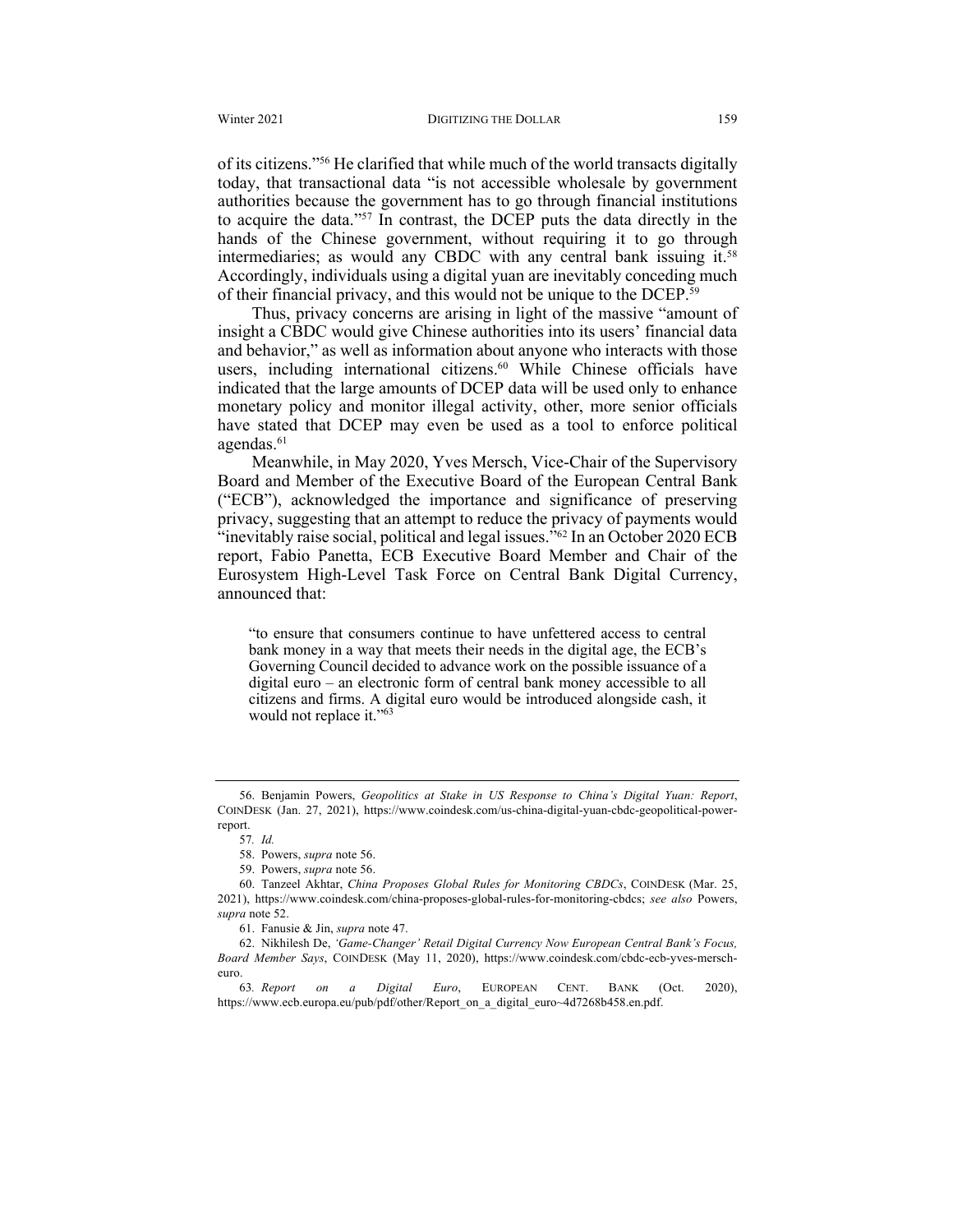The next month, Panetta announced that the ECB was in a phase of "listening and experimentation," and released a public survey to gather information on European sentiments regarding a CBDC.64 He also stated that the ECB's Governing Council will decide "whether to initiate a fully-fledged project that should lead us to define the specific characteristics of a digital euro and get ready for a possible launch<sup> $\dot{v}$ </sup> by the middle of 2021.<sup>65</sup> Thus, while a digital euro is in its early stages of development, the importance of privacy has already been acknowledged by Panetta as an "essential element of modern democracies and part of our European values." Though Panetta said that a digital euro would enhance privacy in digital payments because central banks have "no commercial interests" related to consumer data that private suppliers of payment services may have, inappropriate usage of consumer data is just one of the ways in which abuses of privacy can occur. Perhaps to address this concern, Panetta went on to say that, as payments must also respect individuals' privacy rights, the ECB has already "started exploring possible ways of enhancing privacy."<sup>66</sup> This prioritization of privacy should be emulated by the U.S. when building its digital dollar, as discussed in section VI.

To continue this assessment of the international landscape, the Swedish central bank ran a digital currency pilot from February 2020 to February 2021, and reported that it should not be expected to feature the privacy inherent in cash usage, due to the fact that CBDCs, whether blockchainbased or not, require some sort of remote ledger, and thus cannot be genuinely "peer-to-peer, offline, or anonymous like cash."67 In October 2020, Central Bank of Russia head Elvira Nabiullina went further to say that a digital ruble would have, "no anonymity in the sense that there is in cash," but that "confidentiality will be strengthened."68

In October 2020, the Bahamas launched the Sand Dollar, the world's first fully executed CBDC.<sup>69</sup> The Sand Dollar runs on a blockchain, and is a digital version of the Bahamian dollar, to which it is backed at a 1:1 ratio.<sup>70</sup> Unlike the Swedish, Russian and European Central Banks, which aim to complement cash usage with a CBDC, the goal of the Sand Dollar is to

<sup>64.</sup> Fabio Panetta, *A Digital Euro for the Digital Era,* EUROPEAN CENT. BANK (Oct. 12, 2020), https://www.ecb.europa.eu/press/key/date/2020/html/ecb.sp201012\_1~1d14637163.en.html.

<sup>65</sup>*. Id.*

<sup>66</sup>*. Id.*

<sup>67.</sup> Hanna Armelius, Carl Andreas Claussen & Isaiah Hull, *On the Possibility of a Cash-Like CBDC*, SVERIGES RISKBANK (Feb. 2021), https://www.riksbank.se/globalassets/media/rapporter/staffmemo/engelska/2021/on-the-possibility-of-a-cash-like-cbdc.pdf.

<sup>68.</sup> Leop Jakobson, *Digital Ruble Coming as Soon as 2021*, MODERN CONSENSUS (Oct. 23, 2020), https://modernconsensus.com/politics/digital-ruble-coming-as-soon-as-2021/.

<sup>69.</sup> David Zaslowsky, *Bahamas to Launch Central Bank Digital Currency*, BAKER MCKENZIE: BLOCKCHAIN (Sept. 16, 2020), https://blockchain.bakermckenzie.com/2020/09/16/bahamas-to-launchcentral-bank-digital-currency/.

<sup>70.</sup> Sebastian Sinclair, *Central Bank of Bahamas Launches Landmark 'Sand Dollar' Digital Currency*, COINDESK (Oct. 21, 2020), https://www.coindesk.com/central-bank-of-bahamas-launcheslandmark-sand-dollar-digital-currency.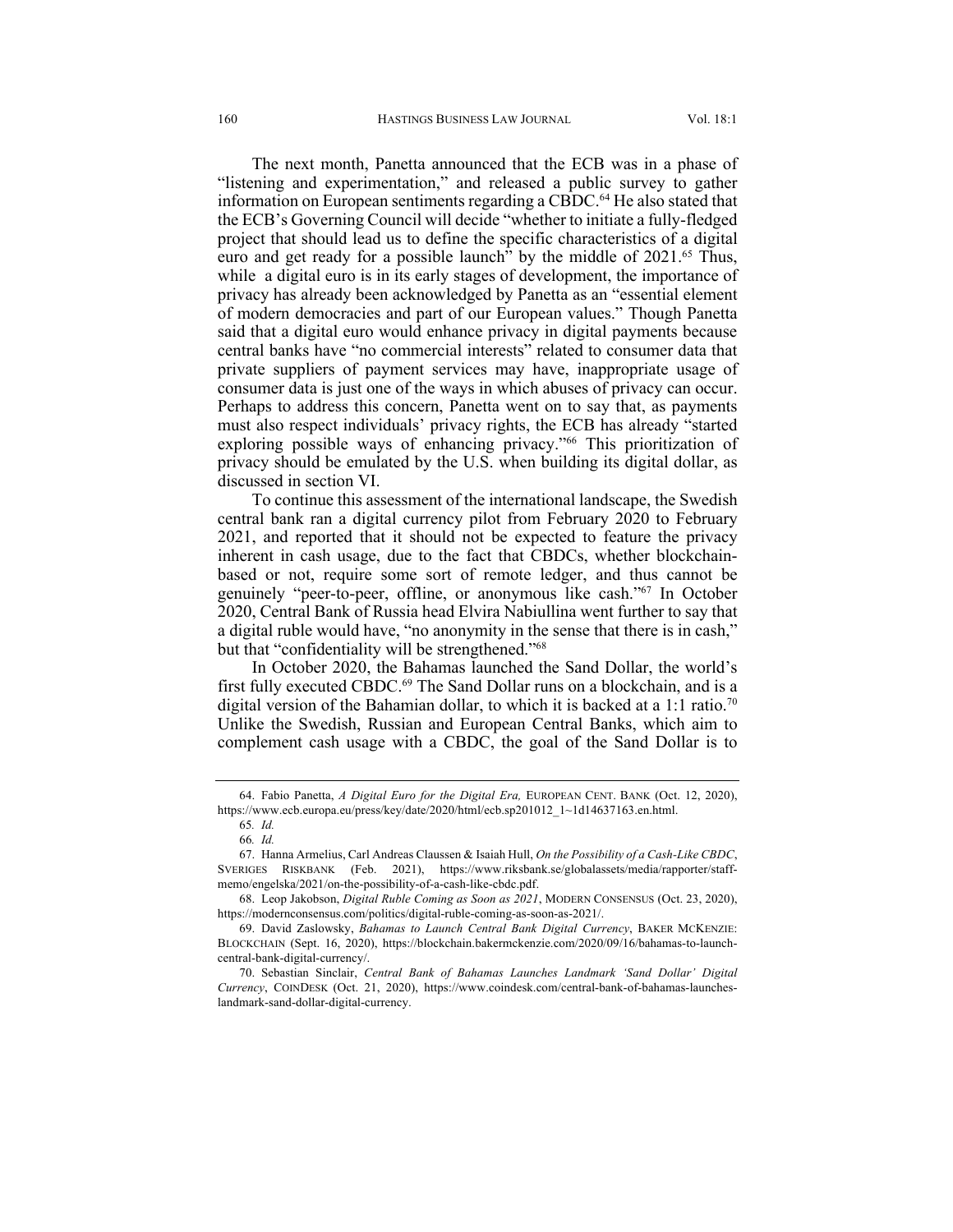provide a safe and easy *alternative* to cash, as well as to foster more "inclusive access to regulated payments and other financial services."<sup>71</sup> Being marketed and regarded as a true cash replacement in the Bahamas, it can be inferred that Bahamian citizens have a notable level of trust in their government.72 However, the scalability of the currency should also be accounted for, as the population of the U.S. is over 800 times that of the Bahamas.73

In January 2020, the Hong Kong Monetary Authority ("HKMA") and the Bank of Thailand announced their findings from Project Inthanon, their CBDC research project, conducted in partnership with eight commercial banks and R3, a blockchain company.74 Edmond Lau, the Senior Executive Director of the HKMA, stated that the project was a first step towards solving the "pain points of low efficiency and high costs in traditional cross-border payments…with the use of blockchain technology."75 The two central banks developed a prototype using a distributed ledger in collaboration with ten banks, from both of the nations.76 Ultimately, while both authorities have yet to release their own CBDCs, they have agreed to proceed in their research and continue trials, perhaps with more collaborators.<sup>77</sup> Later in 2020, Hong Kong began stricter regulation of cryptocurrencies in order to strengthen their anti-money laundering and counter-terrorist infrastructure.78 In response, Paul Haswell, a technology expert at international law firm Pinsent Masons, warned that "cryptocurrencies have existed in something of a grey area in Hong Kong for some time, with talk of regulation rife for the last five years…regulation will also likely be against the backdrop of China's own state-run digital currency, so Hong Kong will want to ensure any rival digital currencies are subject to oversight."79 Thus, tensions between distributed ledger-based cryptocurrencies and centralized digital currencies are already beginning to rise, and this same tension should be expected between a future digital dollar and existing cryptocurrencies in the U.S.

Ten days after the Bahamas launched its CBDC, the National Bank of Cambodia entered the market with its blockchain-based Bakong system.<sup>80</sup>

74. Press Release, Bank of Thailand, *The Outcomes and Findings of Project Inthanon-LionRock and the Next Steps* (Jan. 22, 2020), https://www.bot.or.th/English/FinancialMarkets/ProjectInthanon/Pages/Inthanon\_LionRock.aspx.

<sup>71</sup>*. About Us*, SAND DOLLAR, https://www.sanddollar.bs/about (last visited Mar. 20, 2021).

<sup>72</sup>*. Sand Dollar*, https://www.sanddollar.bs/ (last visited Mar. 20, 2021).

<sup>73.</sup> World Bank Group, *Economy Profile of the Bahamas*, (last visited Mar. 18, 2021) https://www.doingbusiness.org/content/dam/doingBusiness/country/b/bahamas/BHS.pdf.

<sup>75</sup>*. Id.*

<sup>76</sup>*. Id.*

<sup>77</sup>*. Id.*

<sup>78.</sup> Paul Haswell, *Hong Kong to Regulate Cryptocurrency* Markets, PINSENT MASONS: OUT-LAW (Nov. 10, 2020), https://www.pinsentmasons.com/out-law/news/hong-kong-to-regulate-cryptocurrencymarkets.

<sup>79</sup>*. Id.*

<sup>80.</sup> Paddy Baker, *Cambodia Readies a Blockchain-Based Digital Currency*, COINDESK (Jan. 20, 2020), https://www.coindesk.com/cambodia-readies-a-blockchain-based-digital-currency.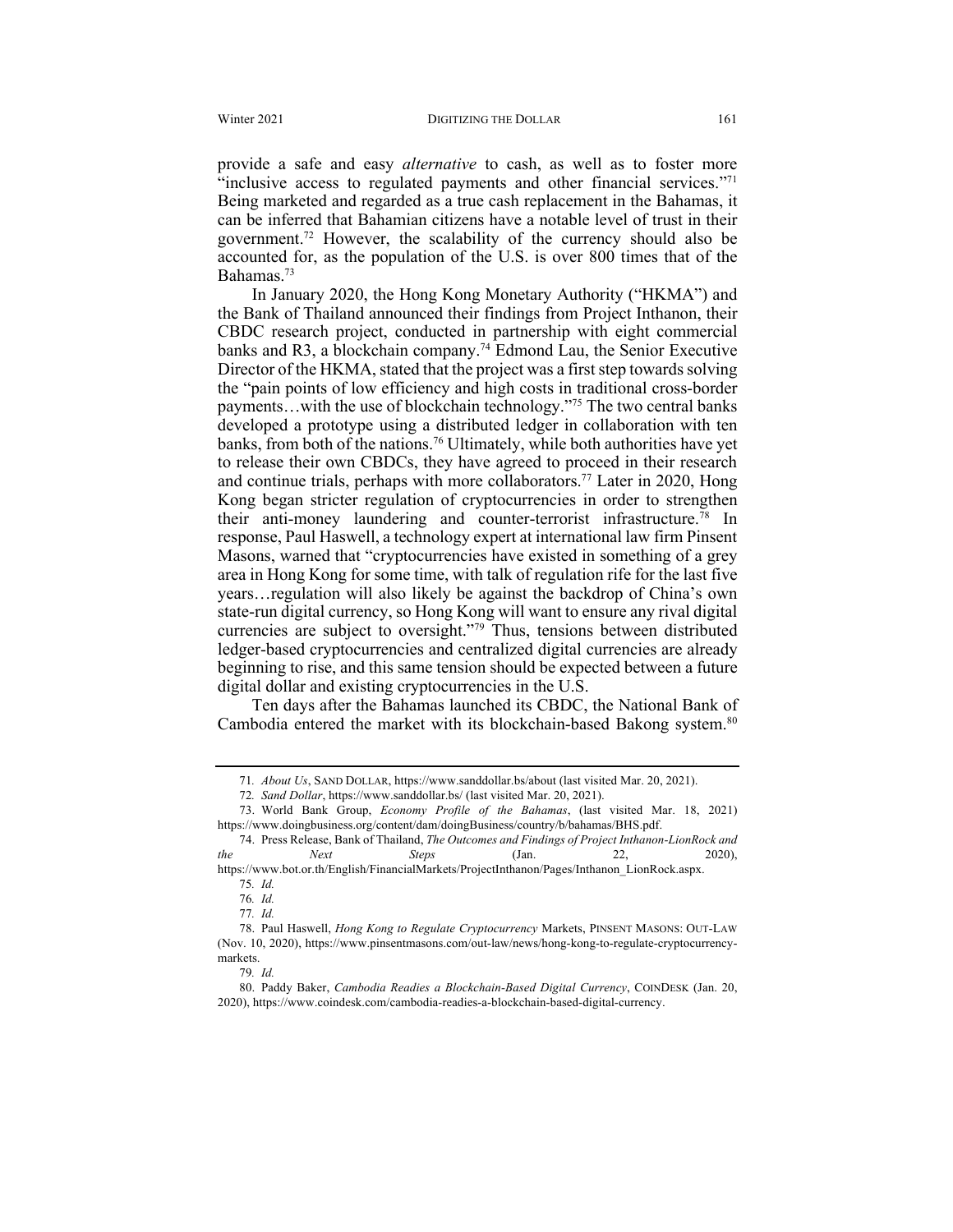The Cambodian central bank will back these transactions with both its fiat currency, the riel, and the U.S. dollar.<sup>81</sup> The Bank of Korea has been running a CBDC pilot since February 2020, which began its final phase in early 2021.82 Lastly, the ECB, the Bank of Canada, the Bank of England, the Bank of Japan, the Sveriges Riksbank and the Swiss National Bank, together with the BIS, have created a coalition to share experiences as they assess the potential cases for CBDCs in their home jurisdictions.<sup>83</sup>

It is clear that there is excitement surrounding the adaptation of CBDCs, and any uncertainty associated has yet to stall development. The gradual steps taken by the aforementioned countries indicates a global movement towards this technology; albeit a deliberate and careful one.

#### SECTION V: PRIVACY AND LAW IN THE U.S.

The U.S. is the world's largest economy, encompassing one-fourth of the world's wealth. $84$  Its dominance on the global stage is in large part due to the dominance of its currency. About  $59\%^{85}$  of all foreign exchange currency reserves are denominated in U.S. dollars.<sup>86</sup> The dollar plays a key role in the international payments system – it is what gives U.S. sanctions their bite.<sup>87</sup> The preeminence of the dollar ultimately ensures financial stability and security to the American consumer and the broader economy. The status of a country's currency, in large part, goes hand-in-hand with that country's power in the international arena; the methodical and scrupulous development of a CBDC will inevitably become a national security imperative.

Accordingly, discussions surrounding the digitization of currency are of large interest to the U.S. government. Given the unique features of the American economy, and unique concerns of the American consumer, this paper advocates the position that regulation of a digital dollar must have privacy preservation at its forefront.

83. Press Release, European Central Bank, Central Bank Group to Assess Potential Cases for Central Bank Digital Currencies (Jan. 21, 2020), https://www.ecb.europa.eu/press/pr/date/2020/html/ecb.pr200121\_1~e99d7946d6.en.html.

84*. Gross Domestic Product 2020*, WORLD BANK, https://databank.worldbank.org/data/download/GDP.pdf (last visited Mar. 15, 2021).

<sup>81.</sup> ATLANTIC COUNCIL, *supra* note 35; Press Release, Bloomberg, Soramitsu Develops World's First Blockchain-Based Retail Payments System with National Bank of Cambodia (Jan. 31, 2020), https://www.bloomberg.com/press-releases/2020-01-31/soramitsu-develops-world-s-first-blockchainbased-retail-payments-system-with-national-bank-of-cambodia.

<sup>82.</sup> ATLANTIC COUNCIL, *supra* note 35.

<sup>85.</sup> The dollar's share of global reserves has actually decreased to its lowest level since 1995, down by a 1.5 percentage point over the last quarter. Julia-Ambra Verlaine, *Central Banks Retreat From U.S. Dollar*, THE WALL ST. J. (Apr. 6, 2021), https://www.wsj.com/articles/central-banks-retreat-from-u-sdollar-11617720602.

<sup>86.</sup> Gertrude Chavez-Dreyfuss, *U.S. Dollar Share of Global Reserves Dips in Second Quarter*, REUTERS (Sept. 30, 2020), https://www.reuters.com/article/us-global-forex-reserves/u-s-dollar-share-ofglobal-reserves-dips-in-second-quarter-idUSKBN26L2I7.

<sup>87.</sup> Eswar Prasad, *Has the Dollar Lost Ground as the Dominant International Currency?*, GLOB. ECON. AND DEV. AT BROOKINGS (Sept. 2019), https://www.brookings.edu/wpcontent/uploads/2019/09/DollarInGlobalFinance.final\_.9.20.pdf.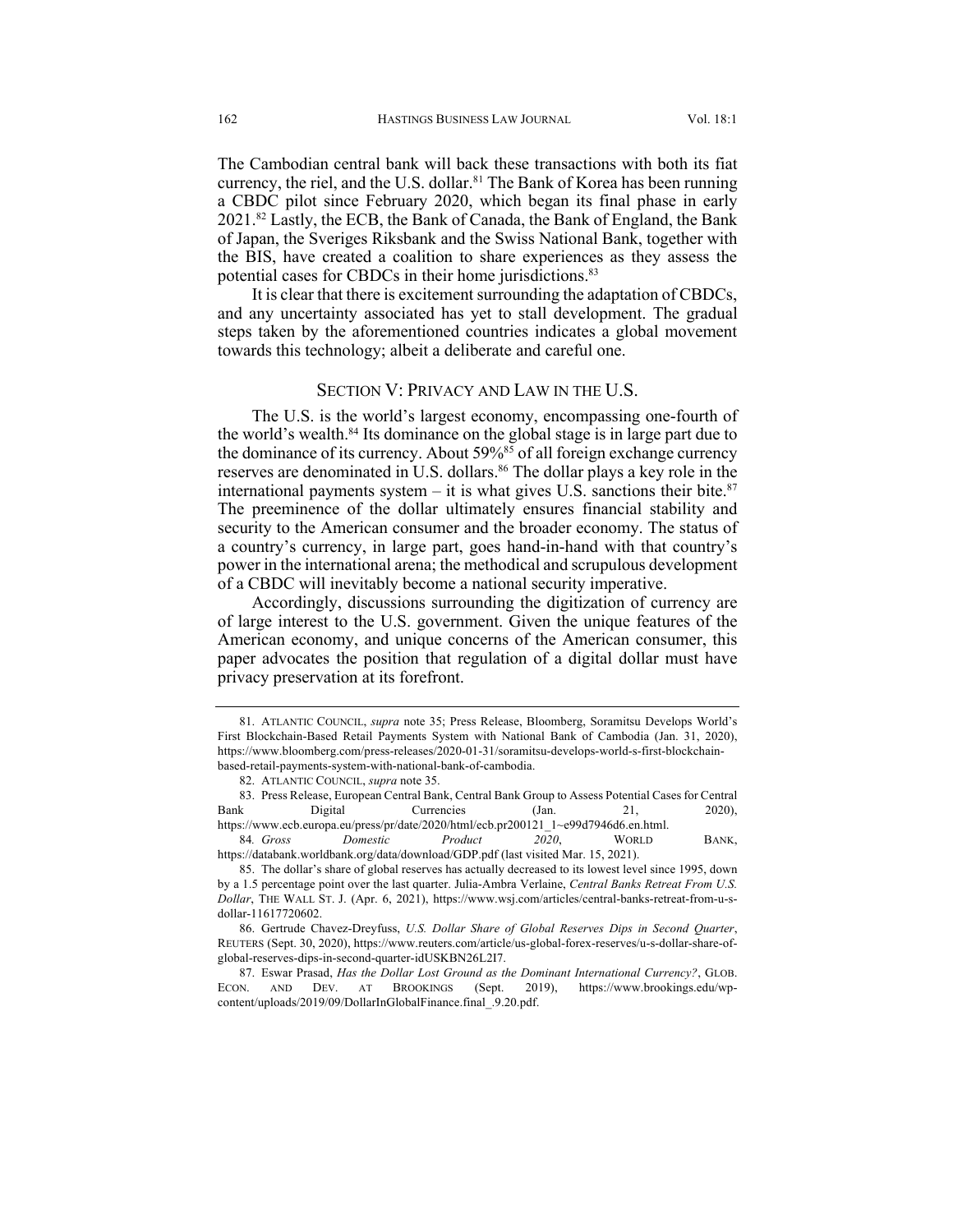Privacy concerns are not distinctly American, per se; however, they have been persistent objects of inquiry throughout American history. A discussion about the history of law and privacy in the U.S. almost requires a reference to Justice Louis Brandeis and his 1890 Harvard Law Review article, "The Right to Privacy."88 Almost thirty years later, while sitting on the Supreme Court, he argued for a constitutional right to privacy in his *Olmstead v. United States* dissent, against the backdrop of the technological advancements of the telephone and wiretapping.89 In this digital age, new technologies, such as social media and public databases, continue to call for increased privacy protection, with regulators in recent years looking to broaden the types of data that should be protected.

The U.S. takes a different approach to privacy regulation than other jurisdictions by focusing on specific industries. For example, the European Union ("EU") defined personal data in order to regulate it directly under its 1996 Data Protection Directive, $90$  and continues to regulate data protection and privacy via its 2018 General Data Protection Regulation.<sup>91</sup> In contrast, industry-specific laws, such as the Fair Credit Reporting Act, the Gramm-Leach-Bliley Act, the Sarbanes-Oxley Act, and the Health Insurance Portability and Accountability Act, have characterized the federal regulatory landscape in the U.S. $92$  Thus, privacy regulation occurs largely at the state level, with some states defining personal data and even the ideas of data breaches differently than others.<sup>93</sup>

However, even in the absence of overarching federal laws, states have created their own privacy regulations. These include the 2018 California Consumer Privacy Act, which sparked a wave of similar regulations in at least nine other states, and Virginia's Consumer Data Protection Act, which will come into effect on January 1, 2023.<sup>94</sup> Thus, a look at the origination of privacy law in the U.S., and its regulation in the digital age, does indicate that state legislators are more focused on privacy concerns than is the federal government.

<sup>88.</sup> D. Brent Waltz, Senator, *Privacy in the Digital Age*, IND. UNIV. ROBERT H. MCKINNEY SCH. OF L., https://mckinneylaw.iu.edu/ilr/pdf/vol48p205.pdf (last visited Apr. 1, 2021), citing Samuel D. Warren & Louis D. Brandeis, *The Right to Privacy*, 4 HARV. L. REV. 193 (1890).

<sup>89.</sup> Justice Brandeis became the first justice to interpret a constitutional right to privacy in the Fourth Amendment. Leah Burrows, *To Be Let Alone: Brandeis Foresaw Privacy Problems*, BRANDEIS UNIV.: BRANDEIS NOW (July 24, 2013), https://www.brandeis.edu/now/2013/july/privacy.html.

<sup>90</sup>*. US Data Protection: Compliance and Regulations*, VARONIS, https://info.varonis.com/hubfs/docs/whitepapers/en/US%20Data%20Protection%20Compliance%20%2 6%20Regulations%20Whitepaper.pdf, (last visited Apr. 1, 2021).

<sup>91</sup>*. The History of the General Data Protection Regulation*, EUROPEAN DATA PROT. SUPERVISOR, https://edps.europa.eu/data-protection/data-protection/legislation/history-general-data-protectionregulation\_en (last visited Apr. 1, 2021).

<sup>92.</sup> VARONIS, *supra* note 90.

<sup>93.</sup> Ryan Brooks, *United States Data Protection Laws: State-Level Approaches to Privacy Protection*, NETWRIX BLOG (Aug. 27, 2019), https://blog.netwrix.com/2019/08/27/data-privacy-laws-bystate-the-u-s-approach-to-privacy-protection.

<sup>94</sup>*. History of Privacy Timeline*, UNIV. OF MICH.: SAFE COMPUTING, https://safecomputing.umich.edu/privacy/history-of-privacy-timeline (last visited Apr. 1, 2021).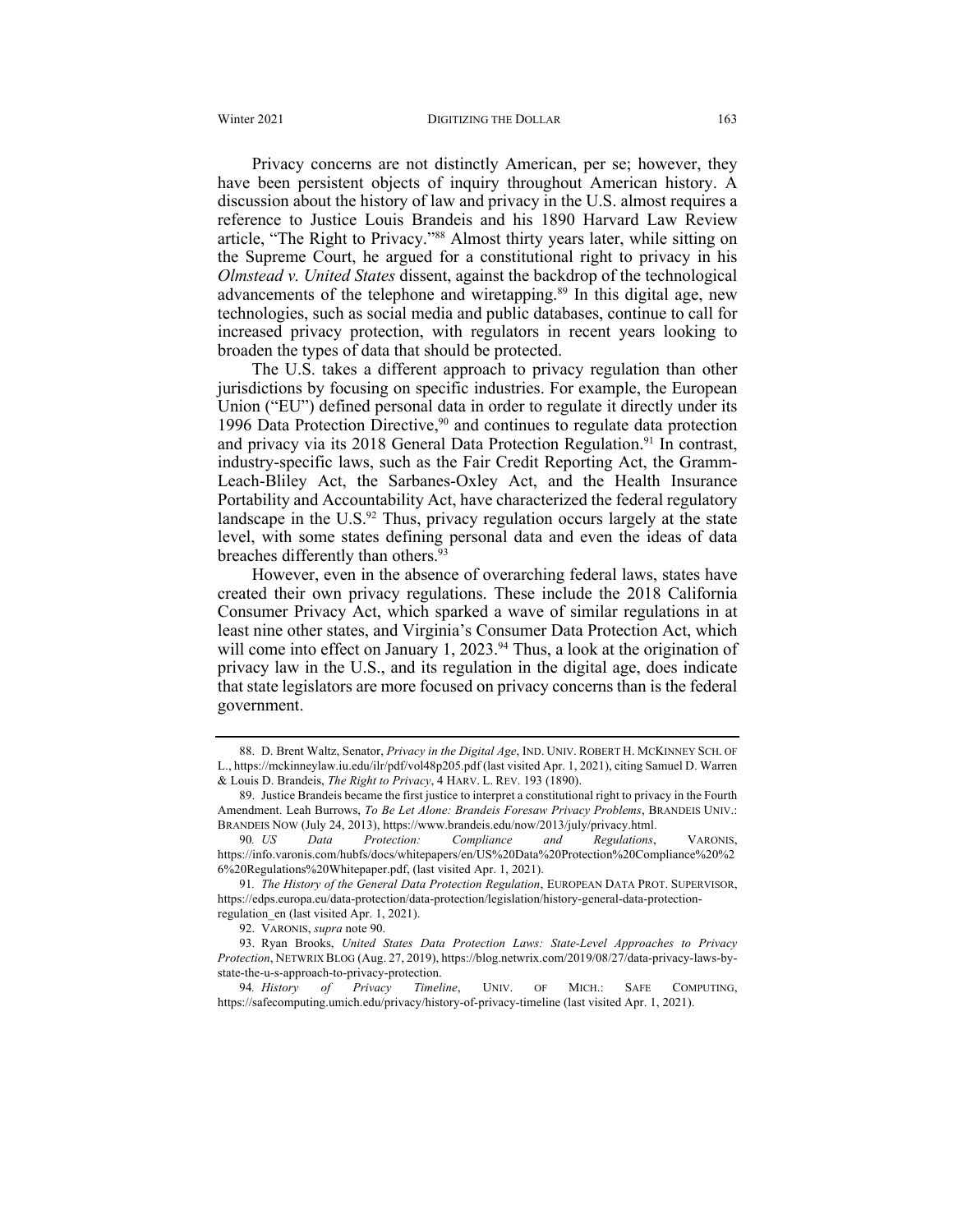If the Fed were to create a CBDC, a greater regulatory framework would likely come into effect. Moreover, since the regulation of the dollar is a federal matter, it will be the federal regulatory authorities that will be better positioned than the states to build privacy preservation into the foundation of the legal approach to the digital dollar.

In terms of American sentiments regarding privacy, U.S. citizens are already uneasy about the unprecedented amount of data that both public and private organizations have been collecting through social media, the internet, sensor networks, and smart devices.<sup>95</sup> This information, dubbed "big data," provides these organizations with the opportunity to identify and address consumer needs more directly and efficiently, but also with the opportunity to misuse such personal information; for example, through targeted marketing schemes or, sometimes, fraud. <sup>96</sup> A 2015 survey indicated that privacy is of great concern to Americans, as 93% of respondents expressed a desire to be in control of *who* receives certain information about them, and 90% wished to be in control of *what* information is collected about them. 97 A 2019 study conducted by the PEW Research Center revealed that most Americans believe that they have little control over the data collected about them by both the public and private sectors.<sup>98</sup> When asked whether they believe their personal information is less secure, more secure or about the same as it was five years ago, 70% of adults responded that their personal data is less secure.<sup>99</sup>

Despite being aware of the privacy threats that new technologies pose, the utility, instant gratification, and convenience provided by technology seem to, more often than not, outweigh these concerns. The PEW study found that only one in five adults reads a company's privacy policy before agreeing to it, and only a minority of that population reads it all the way through before agreeing.100 Moreover, 63% of Americans say that they understand "very little or nothing at all" about the laws and regulations currently in place that govern their data privacy.<sup>101</sup> This lack of knowledge, and the lack of any *pursuit* of this knowledge, indicates that privacy concerns

<sup>95</sup>*. Americans' Attitudes toward Information Privacy in the World of Big Data*, NAT'L SCI. BD., https://www.nsf.gov/statistics/2018/nsb20181/assets/404/americans-attitudes-toward-informationprivacy-in-the-world-of-big-data.pdf (last visited Mar. 12, 2021).

<sup>96</sup>*. Id.*

<sup>97.</sup> Mary Madden & Lee Rainie, *Americans' Attitudes About Privacy, Security and Surveillance*, PEW RSCH. CTR. (May 20, 2015), https://www.pewresearch.org/internet/2015/05/20/americans-attitudesabout-privacy-security-and-surveillance/.

<sup>98.</sup> Brook Auxier et al., *Americans and Privacy: Concerned, Confused and Feeling Lack of Control Over Their Personal Information*, PEW RSCH. CTR. (Nov. 15, 2019), https://www.pewresearch.org/internet/2019/11/15/americans-and-privacy-concerned-confused-andfeeling-lack-of-control-over-their-personal-information/.

<sup>99</sup>*. Id.*

<sup>100</sup>*. Id.*

<sup>101</sup>*. Id.*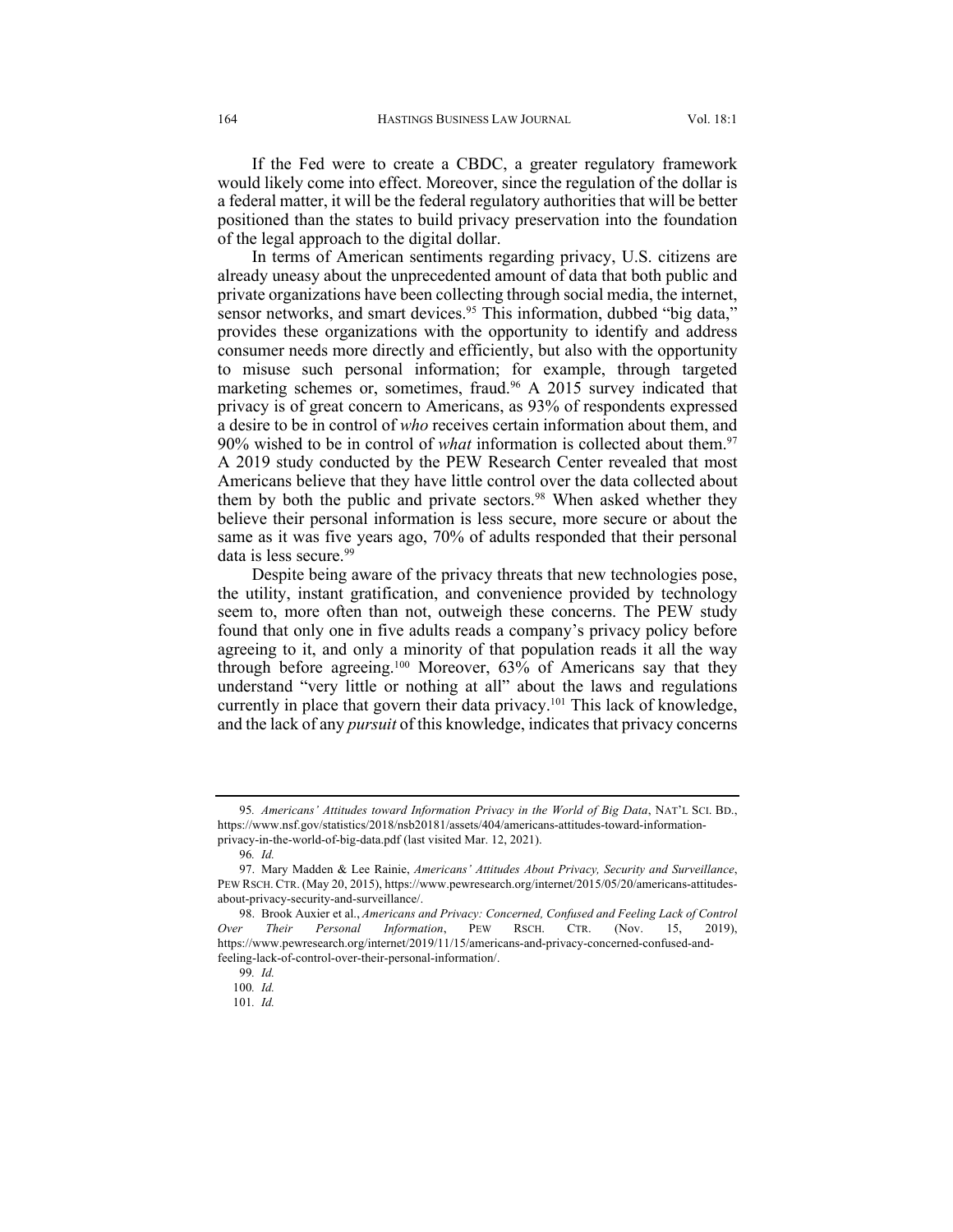do not prevent individuals from affirmatively sharing their personal data with third parties.<sup>102</sup> This is known as the "privacy paradox."<sup>103</sup>

More specifically, there is reason to believe that consumers are more sensitive about the collection and use of their financial information, as opposed to, for example, their media usage or consumption habits being tracked by social media platforms. Thus, the importance of reconciling privacy with the use of a CBDC cannot be overstated: if a CBDC does not provide for certain privacy preservations, it is unclear why current private accountholders would be incentivized to transact with a digital dollar, and even more unclear why those who exclusively use cash would be so compelled. A CBDC that fails to prioritize privacy would consequently undermine a considerable amount of the goals, advantages, and purposes behind a CBDC.

When it comes to who has access to private information, the government seems to be preferred over the private sector. The PEW study found that 79% of Americans are concerned about the use of their data by private companies, whereas only 64% are concerned with governmental use of private information.104 This 15-percentage point differential could indicate that, in the realm of digital assets, a CBDC would be preferred to private cryptocurrencies.

#### SECTION VI: THE ARCHITECTURE OF THE DIGITAL DOLLAR

Along with the establishment of an appropriate regulatory framework, the design of a digital dollar must also be assessed with privacy in mind. The design of the digital dollar could take two forms: it could be either tokenbased or account based.<sup>105</sup>

If the digital dollar is token-based, it could use either a distributed ledger or a centralized ledger.<sup>106</sup> A blockchain is a way to implement a distributed ledger, but not all distributed ledgers necessarily employ blockchains.107 It is more likely, though, that the government would prefer to use a centralized ledger, in which a designated central authority is trusted by all transacting parties to determine and ensure the validity of transactions.<sup>108</sup> In contrast, distributed ledgers do not require this third-party role because they are self-authenticating; they are maintained and validated by several

<sup>102.</sup> NAT'L SCI. BD., *supra* note 95.

<sup>103</sup>*. Id.*

<sup>104.</sup> Auxier, *supra* note 98.

<sup>105.</sup> Anthony Culligan, *Token or Account Based CBDC?*, SETL: SETL BLOG (Apr. 14, 2020), https://setl.io/blog/token-or-account-based-cbdc/.

<sup>106.</sup> Geoffrey Goodell, Hazem D. Al-Nakib & Paolo Tasca, *A Digital Currency Architecture for Privacy and Owner-Custodianship*, UNIV. COLL. LONDON CTR. FOR BLOCKCHAIN TECH., https://arxiv.org/pdf/2101.05259.pdf (last visited Apr. 2, 2021).

<sup>107.</sup> Rutland, *supra* note 9.

<sup>108</sup>*. Centralized Versus Distributed Ledgers,* PACKT, https://subscription.packtpub.com/book/data/9781789804164/1/ch01lvl1sec02/centralized-versusdistributed-ledgers (last visited Mar. 18, 2021).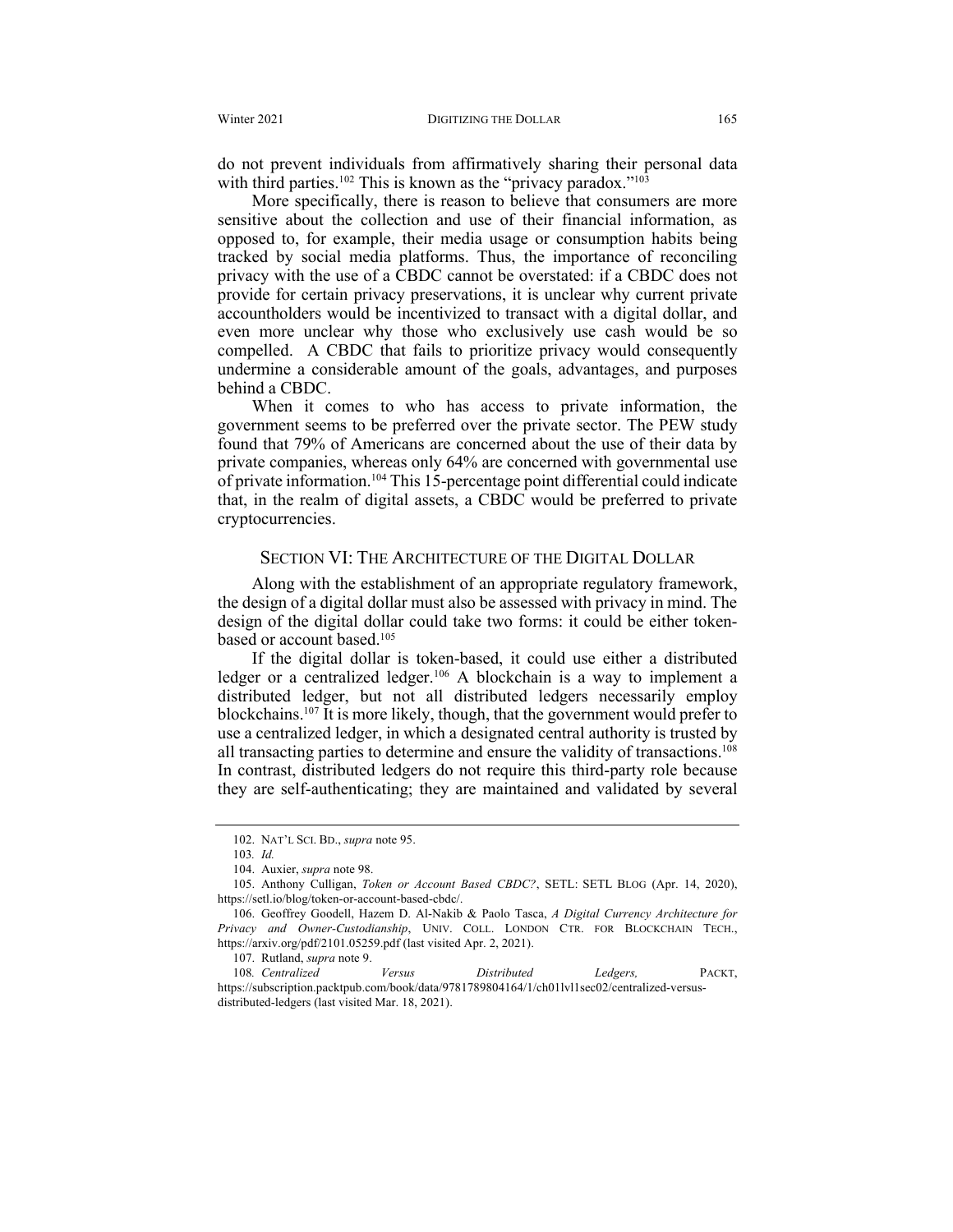separate nodes that store and preserve the blockchain data.<sup>109</sup> It should be noted that distributed does not always mean decentralized. Distributed ledgers "can be either decentralized, granting equal rights within the protocol to all participants, or centralized, designating certain users with particular rights. $\frac{1}{10}$ <sup>110</sup>

Alternatively, if the digital dollar uses account-based technology (and, thus, not token-based), "the central bank would hold accounts for users of the CBDC, and would handle the debits and credits between users itself."111 It would thus require the central bank to manage and maintain exponentially more accounts than it currently does.<sup>112</sup> Meanwhile, a token-based system does "not require reconciling two databases, but is rather the near-immediate transfer of ownership, very much like handing over banknotes from one person to another."113 Thus, there is a clear difference between the degrees of privacy provided by the two options.

From an architectural standpoint, to ensure the balance of governmental power with the protection of individual privacy interests, prioritizing the preservation of identifying information must be at the forefront of the composition of a digital dollar. As noted by the Bank of Canada in a staff analytical note applying Dr. Anna Cavoukian's *Privacy by Design* concept, privacy must be "designed into the system from the outset," as opposed to "the alternative, of doing a functional design first and adding privacy…later, [which] carries risks of unnecessary trade-offs."<sup>114</sup> This is due to the important distinction between privacy and mere data protection. While data protection "is about preventing unauthorised use of data following its collection, privacy is about preventing individuals…from revealing information about their (legitimate) habits and behaviours in the first instance."115 A future CBDC regulatory framework should acknowledge that the two are not interchangeable.

Further, in the same Bank of Canada article, Sriram Darbha and Rakesh Arora suggested design strategies that, if inherent in a CBDC, could be utilized to achieve "fine-grained CBDC privacy goals."116 These design strategies include zero-knowledge proofs, which can prove claims about data without revealing them; differential privacy and anonymization, which

<sup>109.</sup> Tracy Molino, *Practical Application of Distributed Ledger Technology: Self-Sovereign Identity on the Blockchain*, JD SUPRA (Oct. 23, 2019), https://www.jdsupra.com/legalnews/practical-applicationof-distributed-71041/; *see also* Rutland, *supra* note 9.

<sup>110.</sup> Rutland, *supra* note 9.

<sup>111.</sup> Bouchaud et al., *supra* note 5.

<sup>112</sup>*. Id.*

<sup>113</sup>*. Id.*

<sup>114.</sup> Sriram Darbha & Rakesh Arora, *Privacy in CBDC Technology*, BANK OF CAN. (June 2020), www.bankofcanada. ca/2020/06/staff-analytical-note-2020-9/; Ann Cavoukian, *The 7 Foundational Principles: Implementation and Mapping of Fair Practices*, PRIV. BY DESIGN, https://iapp.org/media/pdf/resource\_center/pbd\_implement\_7found\_principles.pdf (last visited Mar. 15, 2021).

<sup>115.</sup> Goodell et al., *supra* note 106.

<sup>116.</sup> Darbha, *supra* note 114.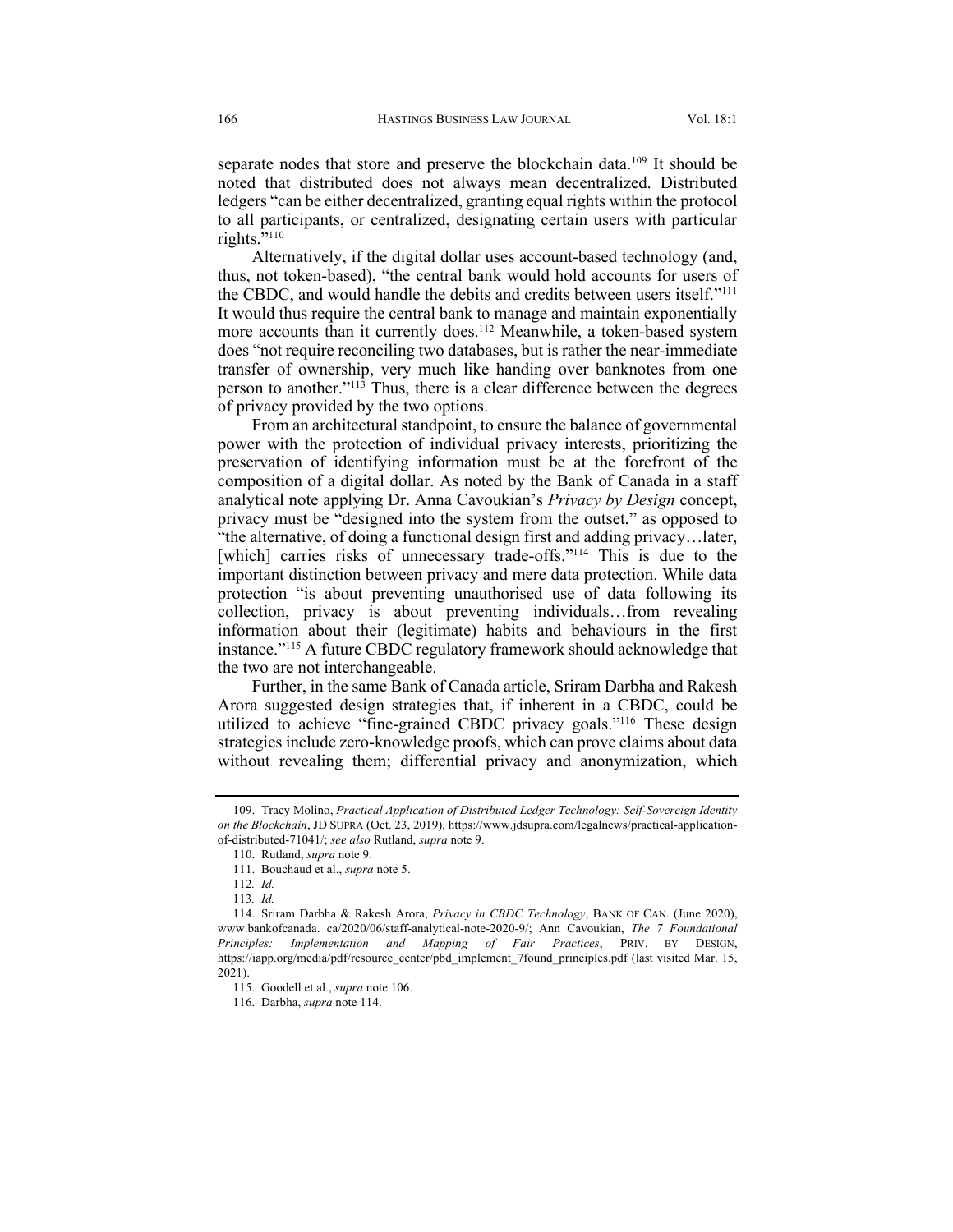ensure that personally identifiable information cannot be extracted from sensitive datasets; and secret sharing schemes, which guarantee that sensitive data is disclosed only when an adequate number of entities (e.g., three of five) agree.<sup>117</sup> Importantly, most of the suggested techniques are flexible enough to be used across different technology platforms; thus, regardless of whether the U.S. opts for a centralized or distributed ledger foundation for its CBDC, these privacy design ideas ought to be considered.118

However, while the technical considerations of privacy are important, for the purposes of this paper, the regulatory framework surrounding a CBDC is the main object of inquiry. In this vein, privacy must be the first consideration that the U.S. government addresses in building the legal infrastructure that must exist preceding any introduction of a CBDC.

## SECTION VII: POLICY PRESCRIPTIONS FOR A PRIVACY-CONSCIOUS CBDC REGULATORY FRAMEWORK

Because the regulatory framework for CBDC regulation must prioritize privacy, it is useful to consider relevant policy prescriptions throughout the future legislative process. The two that this paper advocates– destigmatization of digital currency and allowing for anonymity – are a logical place to start.

#### A. DESTIGMATIZING DIGITAL CURRENCY

To return to the current legal framework in place, the governmental stance towards cryptocurrency and privacy seems to be taking a federalist approach. First, consider FinCEN's December 2020 proposed regulation, which would require cryptocurrency exchanges to collect identity data about individuals who transact with their customers using self-hosted cryptocurrency wallets, and turn the information over to the government in certain circumstances.119 The authors of the bill clarified that its motive is to protect against threats to national interests posed by these technologies.<sup>120</sup> The regulation is likely to further distinguish the use of cryptocurrency from the use of cash. Some cryptocurrencies, including Bitcoin, operate such that, when one knows the name of a user associated with a Bitcoin address, they may glean information about all their transactions associated with that address.121 Thus, it appears that the government is attempting to collect larger

121*. Id.*

<sup>117</sup>*. Id.*

<sup>118</sup>*. Id.*

<sup>119.</sup> Requirements for Certain Transactions Involving Convertible Virtual Currency or Digital Assets, 85 Fed. Reg. 83840 (proposed Dec. 23, 2020) (to be codified at 31 C.F.R. pts. 1010, 1020 & 2022).

<sup>120.</sup> Marta Belcher & Aaron Mackey, *The U.S. Government Is Targeting Cryptocurrency to Expand the Reach of Its Financial Surveillance*, ELEC. FRONTIER FOUND. (Dec. 21, 2020), https://www.eff.org/deeplinks/2020/12/us-government-targeting-cryptocurrency-expand-reach-itsfinancial-surveillance.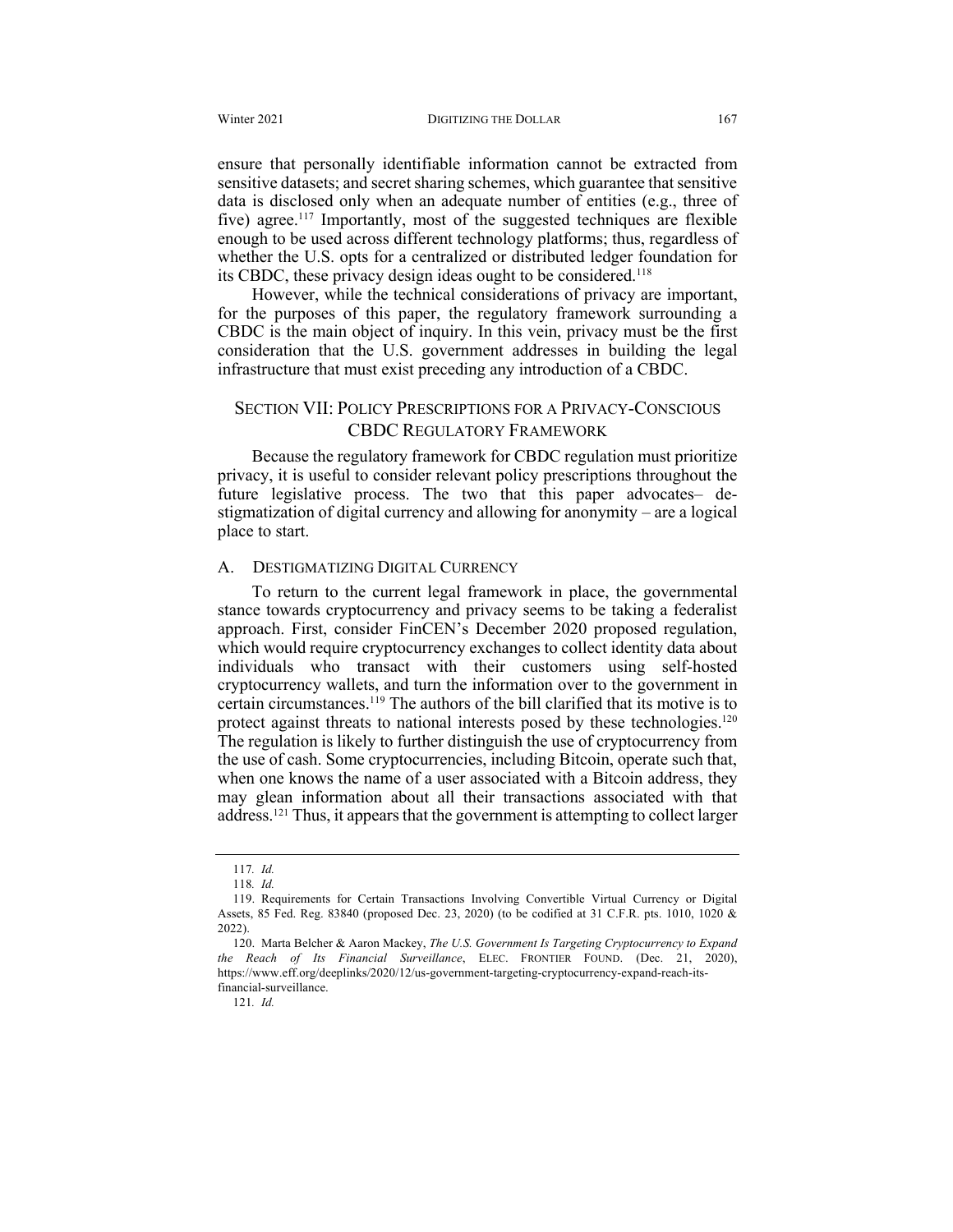amounts of data. This attempt may be part of an effort to apply pre-existing regulations and financial surveillance methods intended for the traditional banking system, to cryptocurrencies, perhaps out of discomfort with the financial privacy and anonymity that this technology offers.

Alternatively, this regulatory tone may perhaps be strategic, and a result of the government's desire to monopolize the public use of a digital currency with its own CBDC in the future. The current legislation is communicating a distaste for digital currency that may be preventing American citizens from attempting to learn about this technology. The idea may be that the government would prefer the majority of individuals avoid cryptocurrencies, and that once the government offers its own digital currency, they will be more willing to use it. There may be an assumption that any stigma created around cryptocurrency would not apply to a CBDC. However, to the average American citizen, the two are not as distinct as the government may think. Comfort with the technology is the only way that individuals will take steps to not only utilize it, but utilize it responsibly, with their privacy concerns in mind. In that vein, the *Gratkowski* decision, and the idea that individuals lack a reasonable expectation of privacy in information stored on cryptocurrency blockchains, should be reconsidered in the context of a CBDC.<sup>122</sup> A reasonable expectation of privacy in the transactions of a CBDC account may be worth the legal recognition; of course, to a reasonable degree.

Regulating currently existing decentralized cryptocurrencies to a lesser extent, though, may not necessarily set the scene in a more favorable way for a CBDC; especially as there may be good cause for bolder approaches to preventing "crypto crime." Governmental enforcement of the security and safety that a CBDC would provide may be necessary to encourage public usage and adaptation of a digital dollar. In that vein, policies that require as much transparency as possible on behalf of the government and that provide for open communication between the public and government officials may be not only useful, but necessary, in the introduction of a CBDC. The public will inevitably have many questions to be answered, and many concerns to be assuaged; destigmatizing cryptocurrency, highlighting the plausible benefits of digital currency, and maintaining transparency should be hallmarks of the regulatory framework, as these will be integral to adequate responses to privacy-related questions and concerns.

#### B. ALLOWING *(SOME)* ANONYMITY

When considering anonymity, the government must do away with the assumption that one would only desire to remain anonymous if they are conducting illicit transactions. Conversely, anonymity should be seen as an effective tool for the government to preserve privacy. In the context of a digital dollar, anonymity is inherently cash-like.

<sup>122</sup>*. Gratkowski*, *supra* note 21.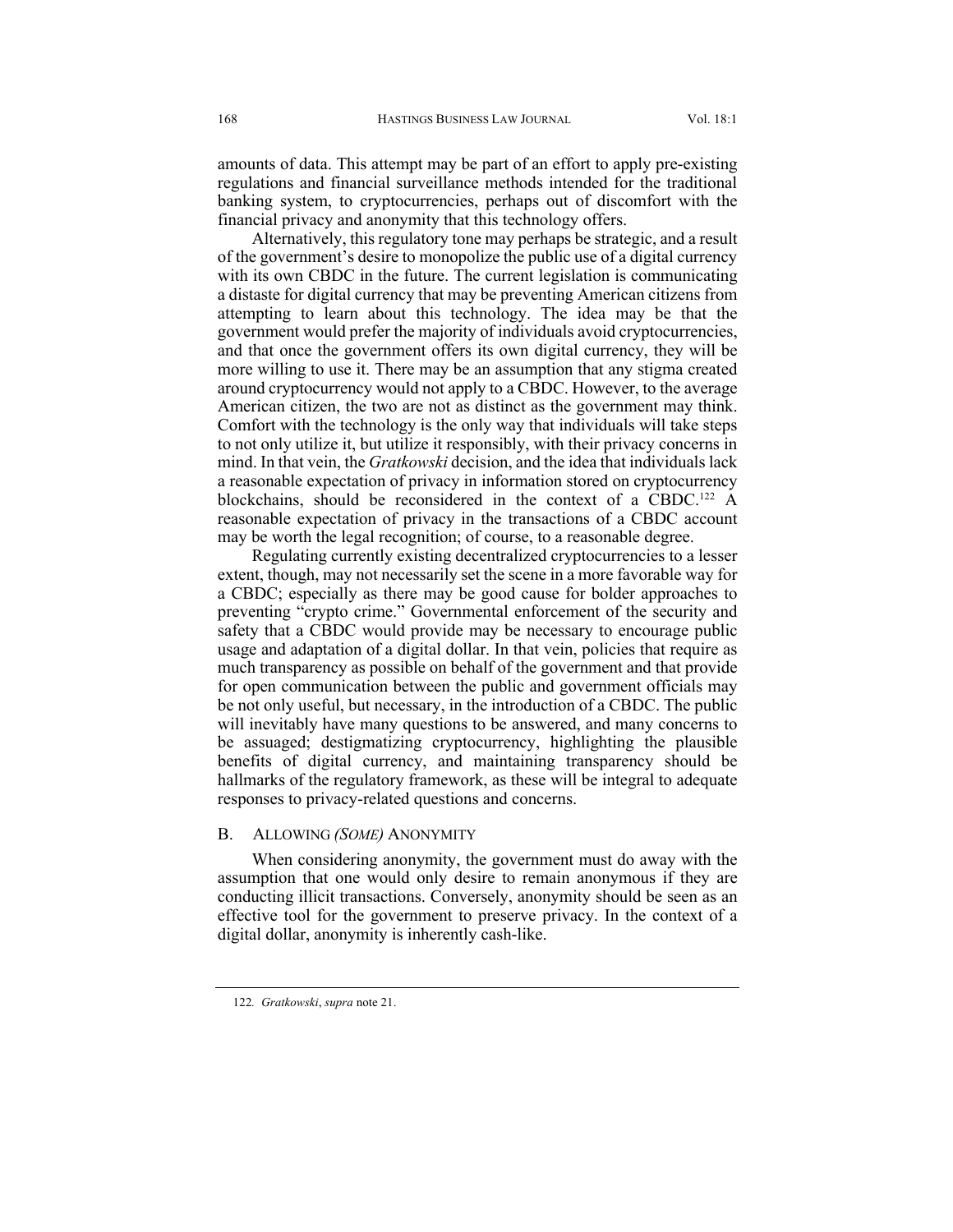Thus, this paper's second recommendation is an elaboration of an idea in ConsenSys's CBDC whitepaper: "to provide high privacy for small transactions by retail users, similar to cash today, while programming in high traceability for larger transactions, whether by individuals or corporations."123 This would allow for the implementation of standard Know Your Customer ("KYC") procedures on those transactions.<sup>124</sup> As a preliminary matter, preserving cash-like features would be an attractive facet of a CBDC because cash is inherently private and untraceable. While financial measures to prevent money laundering and combat terrorism should still be taken into consideration while regulating a CBDC, this does not necessarily entail stripping digital currency of its ability to replace cash usage, at least to some degree.

When digital assets are in the possession of private entities, the government's ability to track patterns for potential crime is hindered by several hurdles. The government usually must access information possessed by third parties, such as banks, in order to determine if a crime is being committed. In the context of a digital dollar, the government would be in possession of the data necessary to determine whether financial crimes are being committed, while still having the ability to preserve the anonymity cash entails. Though Governor Brainard did mention in her August 2020 announcement that the digital currency currently being explored by the Fed may be a *complement* to cash, that does not undermine the importance of a CBDC at least possessing some cash-like qualities; or the possibility that a CBDC, in the far future, may one day replace physical currency.125

With a CBDC, the government would likely possess details of the realtime financial dealings of American citizens. It is this paper's position that CBDC regulators should consider a plan of action which preserves anonymity with respect to transaction-tracing. In theory, the government could regulate one's transactions without knowing *who* they are. To create a digital wallet, or the type of online account that a CBDC would likely require, this paper assumes that users would need to provide their name, home address, email address, and other personal details before receiving a username. What differentiates this process from a private bank is that the "bankers," or in this case, the CBDC regulators, would not have such direct access to this information, and the details of one's transactions would only be visible to certain parties under very specific circumstances.

At first glance, this CBDC may seem to directly contradict much of the appeal of cryptocurrencies and what they are set out to be: completely anonymous and decentralized methods of payments. However, a proper construction of the digital dollar and a preservation of anonymity that is sewn

<sup>123.</sup> Bouchaud et al., *supra* note 5.

<sup>124</sup>*. Id.*

<sup>125.</sup> Lael Brainard, Governor, *The Future of Retail Payments in the United States*, BD. OF GOVERNORS OF THE FED. RSRV. SYS., (Aug. 6, 2020), https://www.federalreserve.gov/newsevents/speech/brainard20200806a.htm.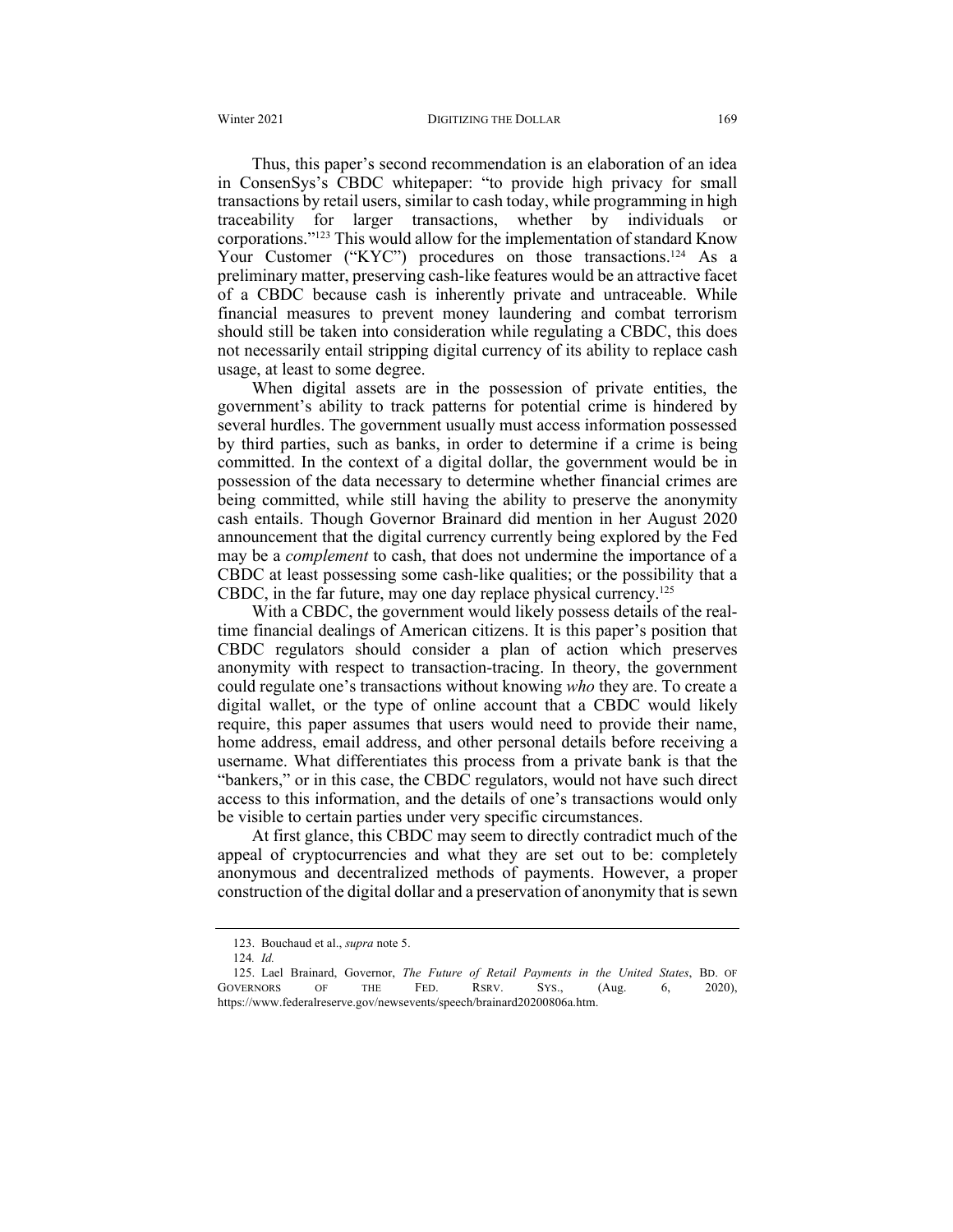into the fabric of the legal framework surrounding it may allow the digital dollar to preserve at least some of the inherent characteristics of the cryptocurrencies that came before it.

One way to achieve this, for example, would be for the government to assign random usernames compiled of letters, numbers and symbols that in no way correlate to any given person. In order to transfer money to another person, the users would have to provide each other with their specific usernames. The government would thus not see the details of a transaction and know who transferred money to who; instead, they would only see that userBxcRy!4\* transferred \$20 to user4WD9fx8!~\$, for example. In that case, if suspicious activity were to arise, the government could then look at an individual user's past transactions, and perhaps, send a message to the user, assuming technology would allow for communication with an account without automatically disclosing the identity of the person who holds it. Then, in theory, the government could achieve its crime prevention goals, and only revert to accessing individuals' information and identity once probable cause has been sufficiently developed. To reference the ConsenSys suggestion, small transactions by retail users should remain anonymous to the highest degree possible.<sup>126</sup> In line with this, it is the opinion of this paper that anonymity should only be infringed upon in high-volume or uncharacteristic transactions in which there is probable cause, or at least reasonable suspicion, that a crime has occurred. Tracking this information with usernames instead of real names is a way for regulators to allow lawabiding citizens to maintain anonymity and privacy while transacting freely. Under this theory, the government would only access identifying information once suspicious activity surpasses the line of reasonable suspicion or probable cause, which the government already has the constitutional right to regulate.

Thus, when considering regulation schemes, the preservation of anonymity must be inextricable from the creation of a digital dollar. A digital dollar that incorporates anonymity would preserve privacy to a considerable degree and promote a standard practice in which one's personal details are only revealed to the extent necessary to prevent and investigate crime.

#### **CONCLUSION**

A digital dollar may revolutionize the financial infrastructure of the U.S., and allow for significant progress towards a more inclusive, efficient, and secure monetary system. However, the concept of a CBDC remains highly theoretical; the technology has far outrun the creation of policy, and the first decision that must be made is what the U.S. wants most out of a CBDC. Once there is a clearer vision of what the government's goals are, these goals will be able to guide a pragmatic and holistic approach to introducing a CBDC. Regardless of the type of underlying technology used,

<sup>126.</sup> Brainard, *supra* note 5.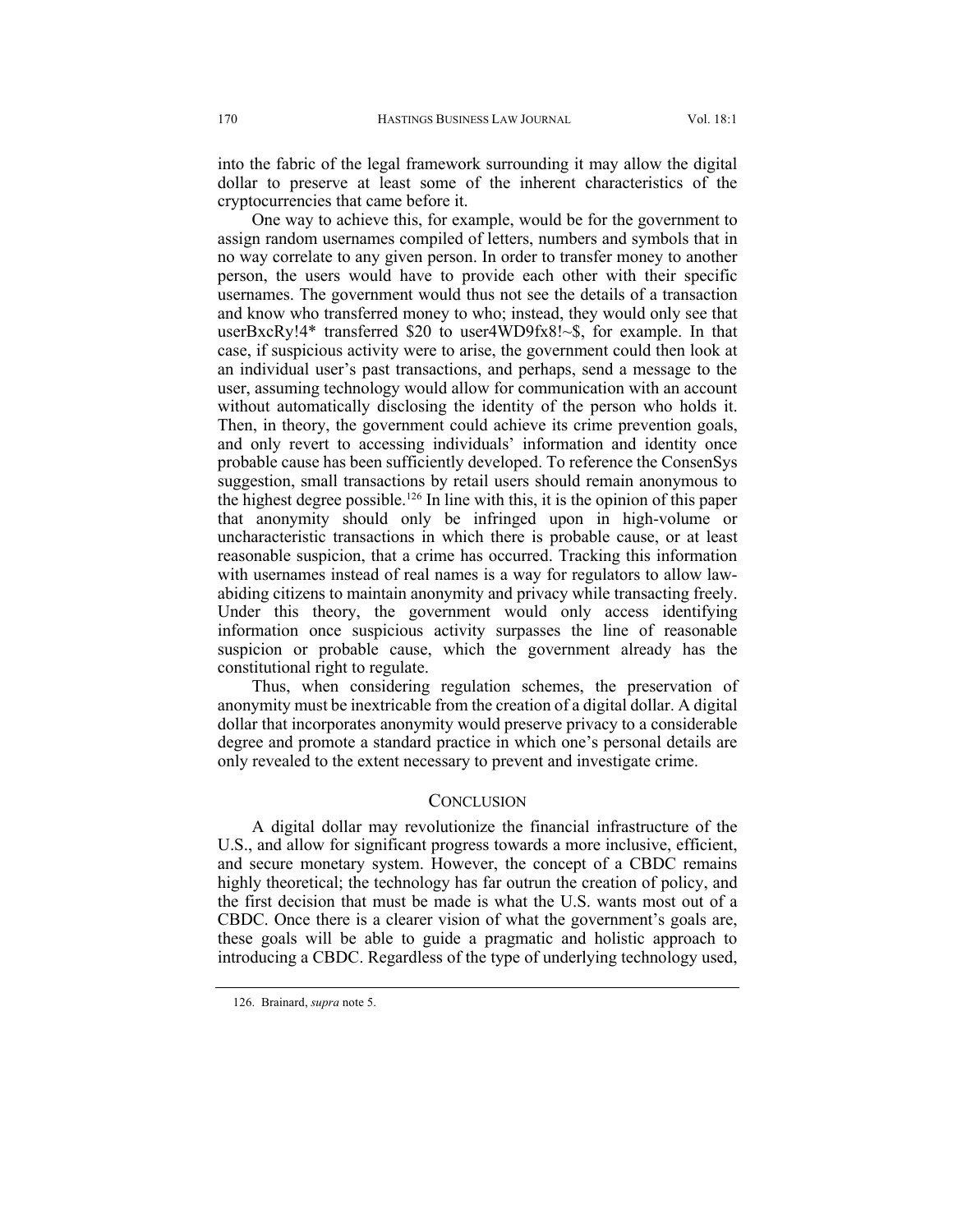or the degree to which a digital dollar is expected to replace cash, privacy concerns will still be raised. While the "privacy paradox" may continue to reign, such that the utility and convenience of a CBDC will outweigh corresponding privacy concerns for many individuals, the legal infrastructure built to regulate and support a CBDC must prioritize privacy in order to prevent the misuse of an entire new class of information that will be put directly in the government's hands.<sup>127</sup> Destigmatizing digital currencies and upholding anonymity to a reasonable extent are just two considerations to be made in navigating future tensions between privacy and power that are likely to be posed by a digital dollar.

<sup>127.</sup> NAT'L SCI. BD., *supra* note 95.